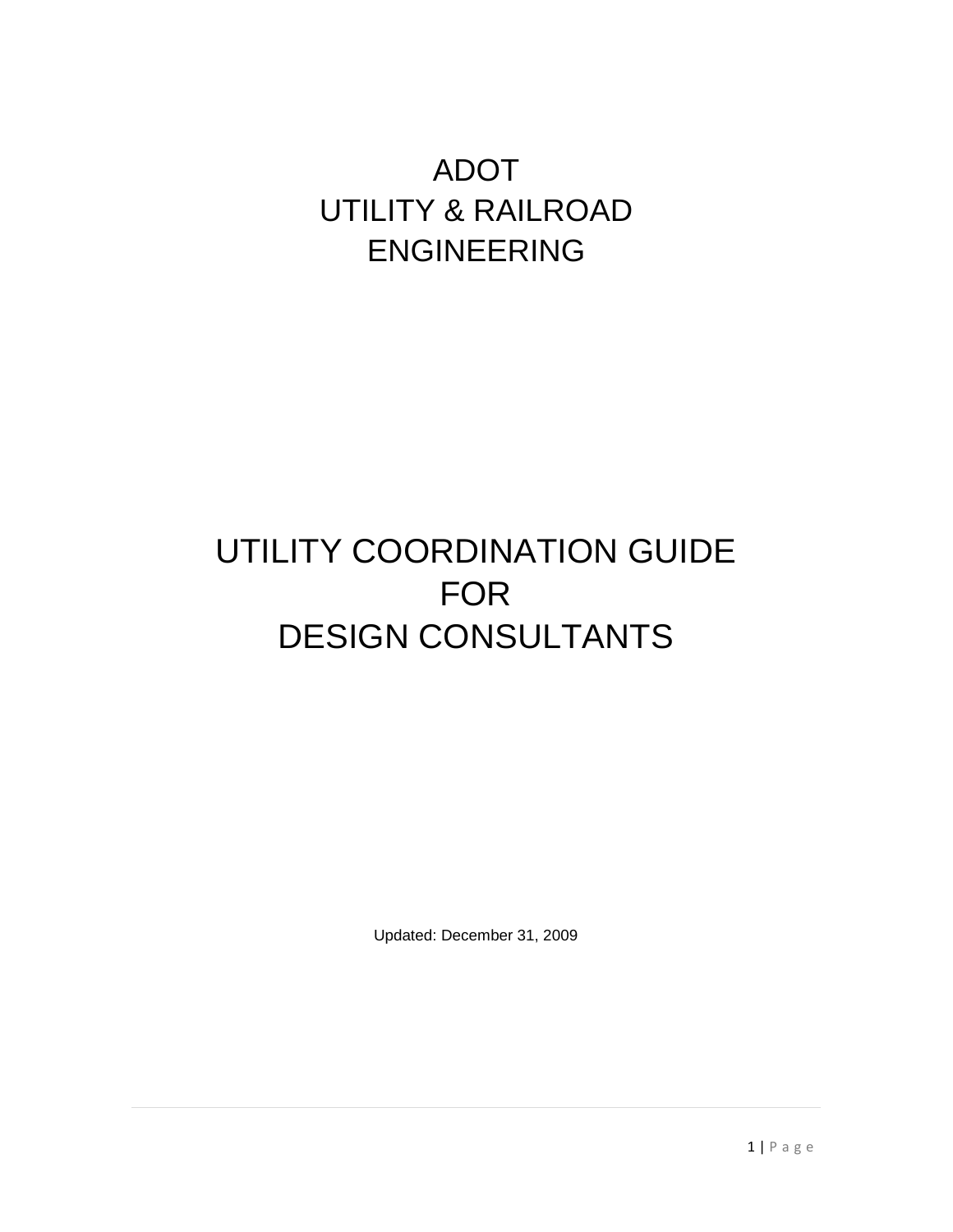# **TABLE OF CONTENTS**

| RESPONSIBILITY CHART: (WITH LOCATING (POTHOLE) CONSULTANT)  8<br>RESPONSIBILITY CHART: (WITHOUT LOCATING (POTHOLE) CONSULTANT)  9 |
|-----------------------------------------------------------------------------------------------------------------------------------|
|                                                                                                                                   |
|                                                                                                                                   |
|                                                                                                                                   |
|                                                                                                                                   |
|                                                                                                                                   |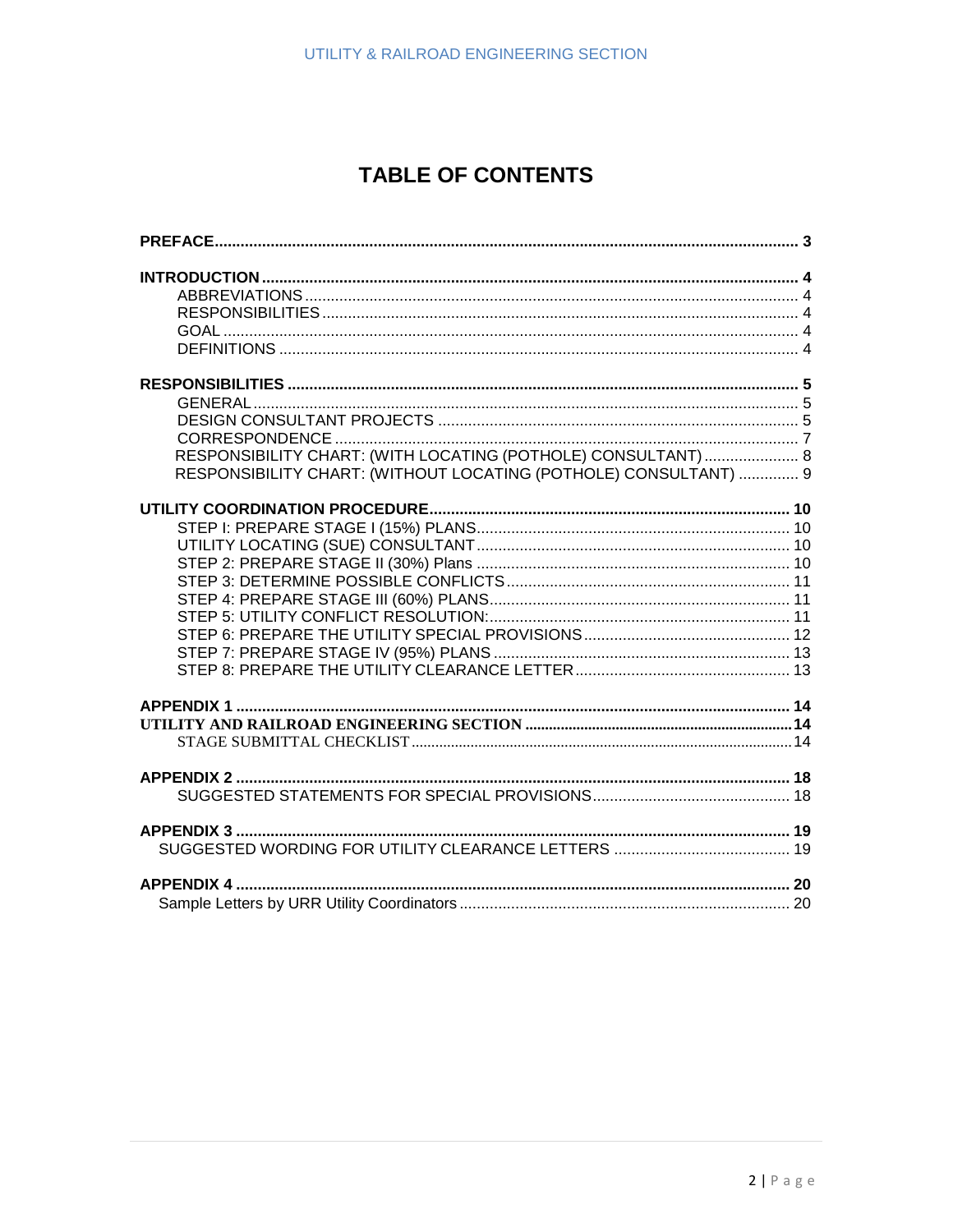# **PREFACE**

<span id="page-2-0"></span>This manual is intended primarily to provide guidance for the design Consultants responsible for utility coordination on ADOT projects. In addition, it is intended to encourage consistency in relations with railroad and utility companies, regardless of whether coordination is the responsibility of ADOT's Utility and Railroad Engineering section or design consultants. For that reason, although it is not possible to cover all situations, an effort has been made to make the manual detailed enough to provide guidance for those not familiar with the utility coordination process. It is anticipated that revisions will be made periodically, as required by future organizational and procedural changes.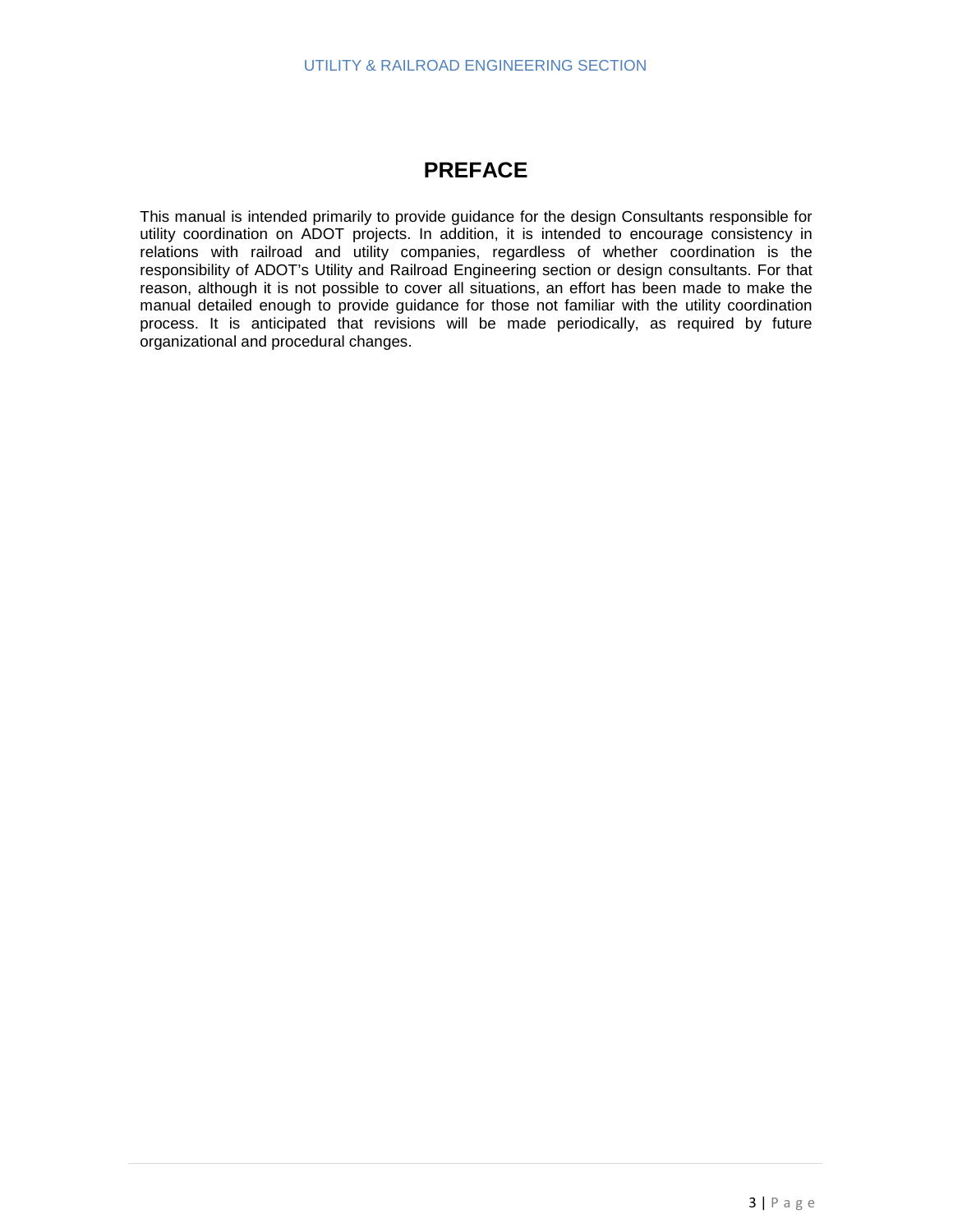# **INTRODUCTION**

## <span id="page-3-1"></span><span id="page-3-0"></span>*ABBREVIATIONS*

The following abbreviations are used in this manual:

- ADOT Arizona Department of Transportation
- C&S Contracts and Specifications Section<br>FHWA Federal Highway Administration
- Federal Highway Administration
- SUE Subsurface Utility Engineering<br>URR Utility & Railroad Engineering S
- Utility & Railroad Engineering Section

# <span id="page-3-2"></span>*RESPONSIBILITIES*

In general terms, ADOT's Utility and Railroad Engineering Section (URR) has two primary responsibilities. One is to administer the Federally-Funded railroad crossing safety improvement program; the other is to ensure that no unexpected delays or expenses occur during construction as a result of conflicts with utility or railroad facilities. These responsibilities are sometimes shared by others, depending on the category of projectinvolved.

# <span id="page-3-3"></span>*GOAL*

The activities of URR in relation to highway construction projects are directed toward one goal – the production of a Utility Clearance Letter for each project, certifying that all utility-related concerns have been addressed. URR also verifies that the project plans and the specifications contain all the information needed by State and contractor forces to prevent unforeseen problems involving utility facilities. This procedural guide outlines the Design Consultant's role in helping achieve this goal.

# <span id="page-3-4"></span>*DEFINITIONS*

The definition of the term "utility" as used in this manual will be the same as that given in the GUIDE FOR ACCOMMODATING UTILITIES ON HIGHWAY RIGHT-OF-WAY, prepared by Utility & Railroad Engineering: "…an entity which transmits or distributes communication, cable television, electricity, light, heat, gas, oil, crude products, water, sewer, waste, or any similar commodity which directly or indirectly serves the public". Unless otherwise noted, references to Utility Companies shall be considered to also refer to Railroad Companies. Traffic signals and street lighting are not considered "utilities".

The ownership of utilities varies – one type is ownership by municipalities, such as cities or counties. A second type is ownership by "utility companies" such as public service corporations or utility districts. A third type is ownership of utilities by private individuals for use on their own property. For example, a rancher's water well and the supply line to his buildings, or a water supply system owned by a trailer park operator and serving only his ownpark.

The "Blue Stake Law," (A.R.S. Sections 40-360.21 through 40-360.32) refers to "municipal corporations", "public utilities", and "other persons" having the right to bury underground facilities. It also makes reference to "public service corporations."

Care must be taken to use terms that will be understood by everyone involved. This manual will consider the first two types of utility ownership as utilities, which serve general public, and the third type as utilities, which do not serve the public. URR considers utilities which serve the general public, whether owned by municipalities, public service corporations, irrigation districts, etc., to be essentially the same and uses similar procedures for dealing withthem.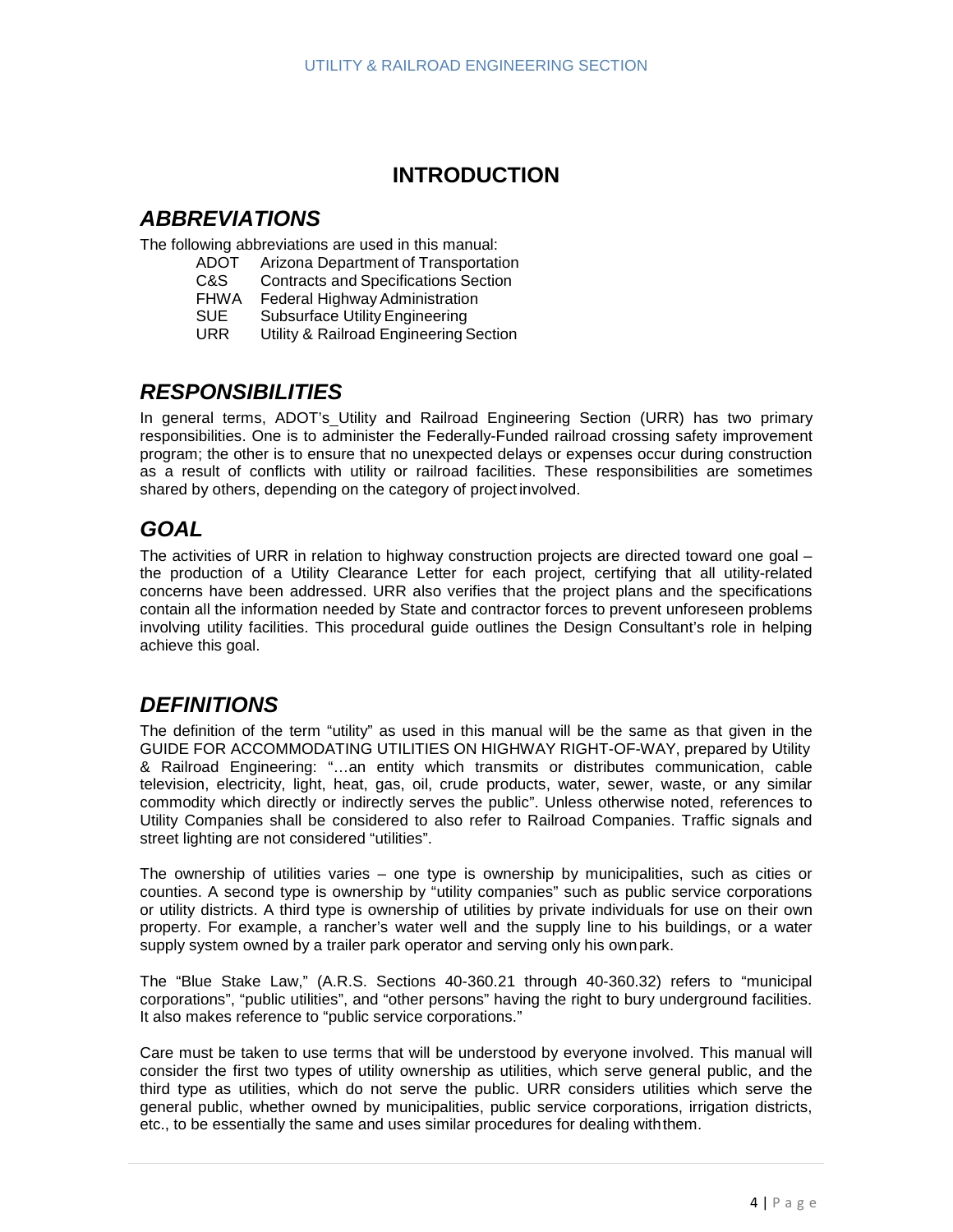# **RESPONSIBILITIES**

## <span id="page-4-1"></span><span id="page-4-0"></span>*GENERAL*

A utility coordinator, whether employed by a Consultant or directly by ADOT, has many responsibilities. Some of these include complying with ["The Stage Submittal Checklist"](http://www.azdot.gov/Highways/utilities/pdf/StageSubmittalChecklist.pdf) and the following:

- 1. Send various documents to Utility Companies for theirinformation:
	- a. Final Design Concept Reports
	- b. Stage II, III, IV (30%, 60%, 95%) Plans
	- c. Final Plans and Specifications as needed
	- d. Meeting minutes when applicable
- 2. Obtain information from Utility Companies and transmit it toDesigner:
	- a. As-built information
	- b. Requests by Utility Companies for work to be included in ADOTcontract
	- c. Contract information and requirements for Special Provisions
- 3. Utility Agreements:
	- a. Verify need for agreement
	- b. Verify prior rights status
	- c. Write and process agreement
- 4. Special Provisions:
	- a. Prepare Special Provisions for utility related items
	- b. Verify accuracy of Special Provisions with Utility companies
- 5. Clearance Letter:
	- a. Prepare Utility Clearance Letter
	- b. Send Clearance Letter to C&S and others
- 6. Post Clearance Responsibilities

The specifics of these responsibilities will be discussed in later chapters. This chapter will concentrate on the division of responsibilities between URR and the design consultant.

# <span id="page-4-2"></span>*DESIGN CONSULTANT PROJECTS*

In general, the Design consultant is responsible for utility coordination and communication. The Design consultant determines locations of potential utility conflicts. URR coordinator determines whether the utility has prior rights and writes and processes utility relocation Agreements.

## **1. UTILITY DETERMINATION USING A SUE CONSULTANT**

#### **I. Design consultant**

- A. Provides a base map and ground control and sets utility location criteria
- B. During the design process furnishes a list of possible conflicts to bepotholed
- C. Transmits plans to utilities and receives utilitycomments
- D. Revises plans to include utility information
- E. Investigates resolution of utility conflicts
- F. Plots locations of claimed prior rights against roadwayimprovements

## **II. Utility Locating Consultant**

- A. Identifies potentially affected utilities
- B. Makes the initial contact with UtilityCompanies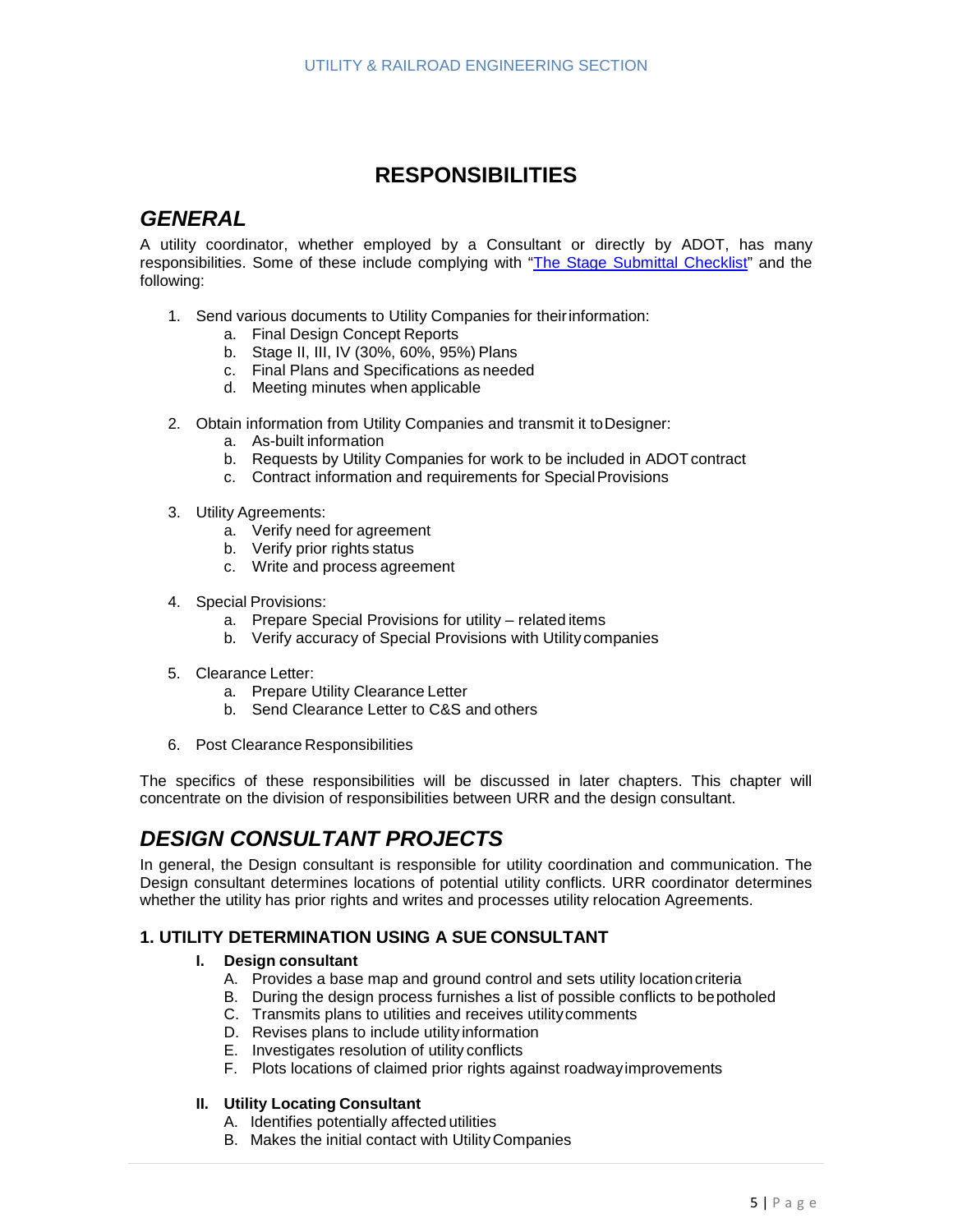- C. Determines horizontal location of existing utilities
- D. Potholes for utility elevations at locations specified by Designconsultant
- E. Transmits utility information to Design consultant and sends a hard copy of the information to URR

#### **III. URR**

- A. Acts as point of contact between Design consultant and LocatingConsultant
- B. Administers the Locating Consultant contract
- C. Authorizes design and construction of utilityrelocations

## **2. UTILITY DETERMINATION WITHOUT USING A SUE CONSULTANT**

#### **I. Design consultant**

- A. Identifies potentially affected utilities by checking ADOT permits and making a Design Blue Stake request.
- B. Makes initial contact with UtilityCompanies
- C. Obtains utility location information from Utility Company as-builts and includes it on the project plans
- D. Investigates resolution of utility conflicts
- E. Sends plans to utility companies at each stage of development
- F. Incorporates utility information into plans
- G. Advises URR of the need for utility relocations and agreements due to conflicts or of work to be done for the utility company by the highwaycontractor
- H. Provides an estimate or confirms the utility company's estimate for work to be done for the utility company by the highway contractor or by the utility
- I. Writes utility special provisions and the clearance letter and submits them to URR for certification

### **II. URR**

- A. Authorizes design and construction of utilityrelocations
- B. Requests and verifies utility's prior rights and writes and processes utility **Agreements**
- C. Reviews the design consultant's utility-related Special Provisions and plans for completeness and accuracy
- D. Prepares a Clearance Memo (certification) and transmits it with the consultant's Utility Clearance Letter to C&S and others

## **3. ADDITIONAL ACTIVITIES**

#### **I. Design Consultant**

- A. Furnishes plans to URR for utility companies at each stage ofdevelopment
- B. Incorporates utility information into plans
- C. Advises URR of the need for utility relocations and agreements due toconflicts

#### **II. URR**

- A. Upon notice from design consultant or utility company, requests and verifies utility's prior rights and writes and processes utilityAgreements
- B. Authorizes design and construction for utility relocations
- C. Advises designer of work to be included in plans when utility company requests work to be performed by highway contractor
- D. Reviews the design consultant's utility-related Special Provisions and plans for completeness and accuracy
- E. Prepares a cover letter and submits the design consultant's Utility Clearance Letter to C&S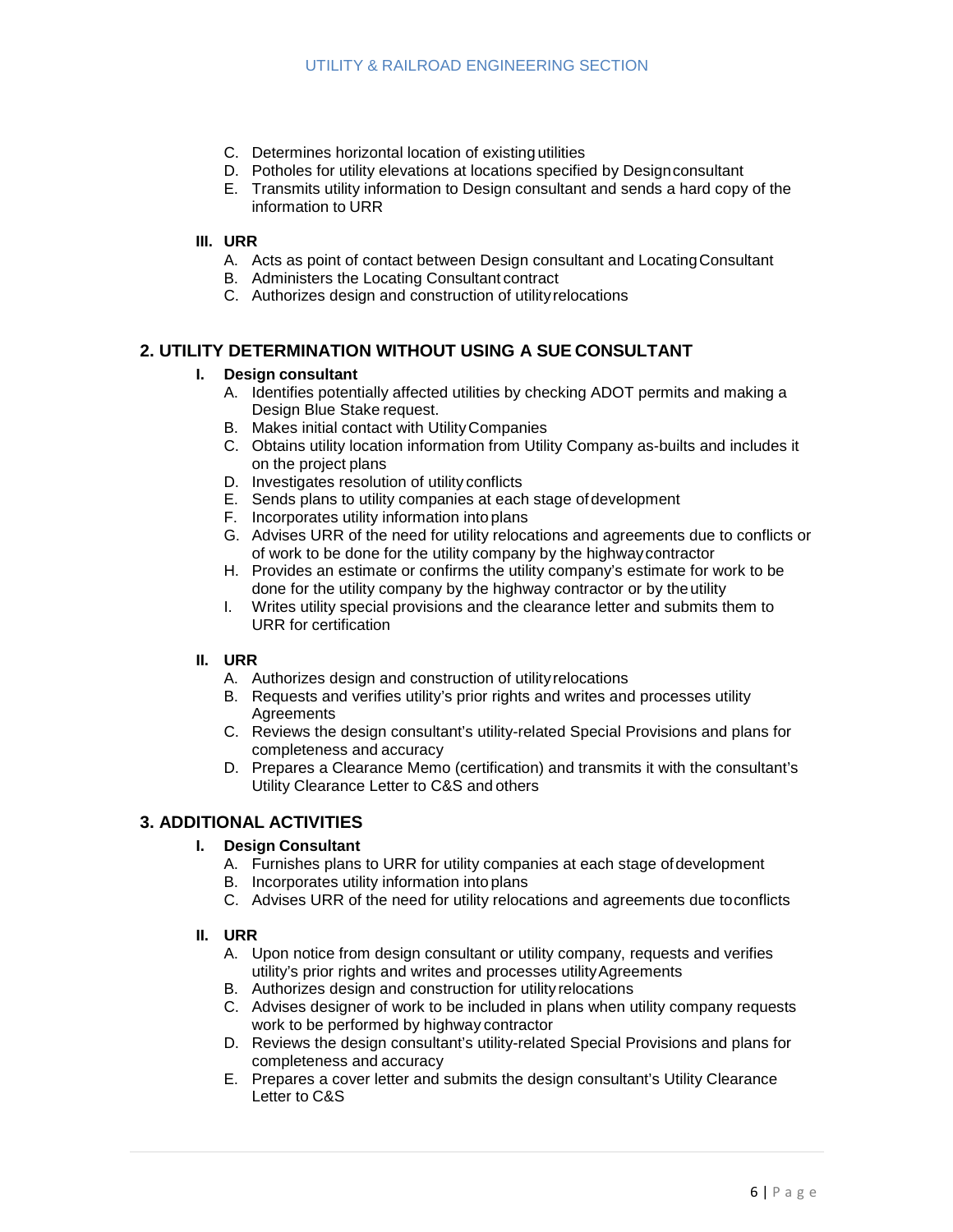# <span id="page-6-0"></span>*CORRESPONDENCE*

All correspondence should include both the complete TRACS Number and the Project Number. Design, Right-of-Way and other numbers may be included as appropriate, but the TRACS number shall be the primary reference for correspondence relating to plans and specifications. In addition, when corresponding with a Utility Company, their reference number should be included. The Agreement Number should also be included on correspondence related to a Utility Agreement.

When distributing highway plans, it may be helpful to add project specific information to the standard transmittal letter for the sake of clarity. If the project location is not obvious from the plans, a few words should be included to explain the location or limits. If it is known that final plans will include such things as culvert extensions, or a detour in a certain location, those details should be mentioned. Changes made from previous plan sets should be identified in the transmittal letter so that the utility companies do not have to study a large number of sheets to determine whether changes have been made. The necessity and feasibility of this will vary from project to project, but it is a reasonable request which the utility coordinator should try to accommodate.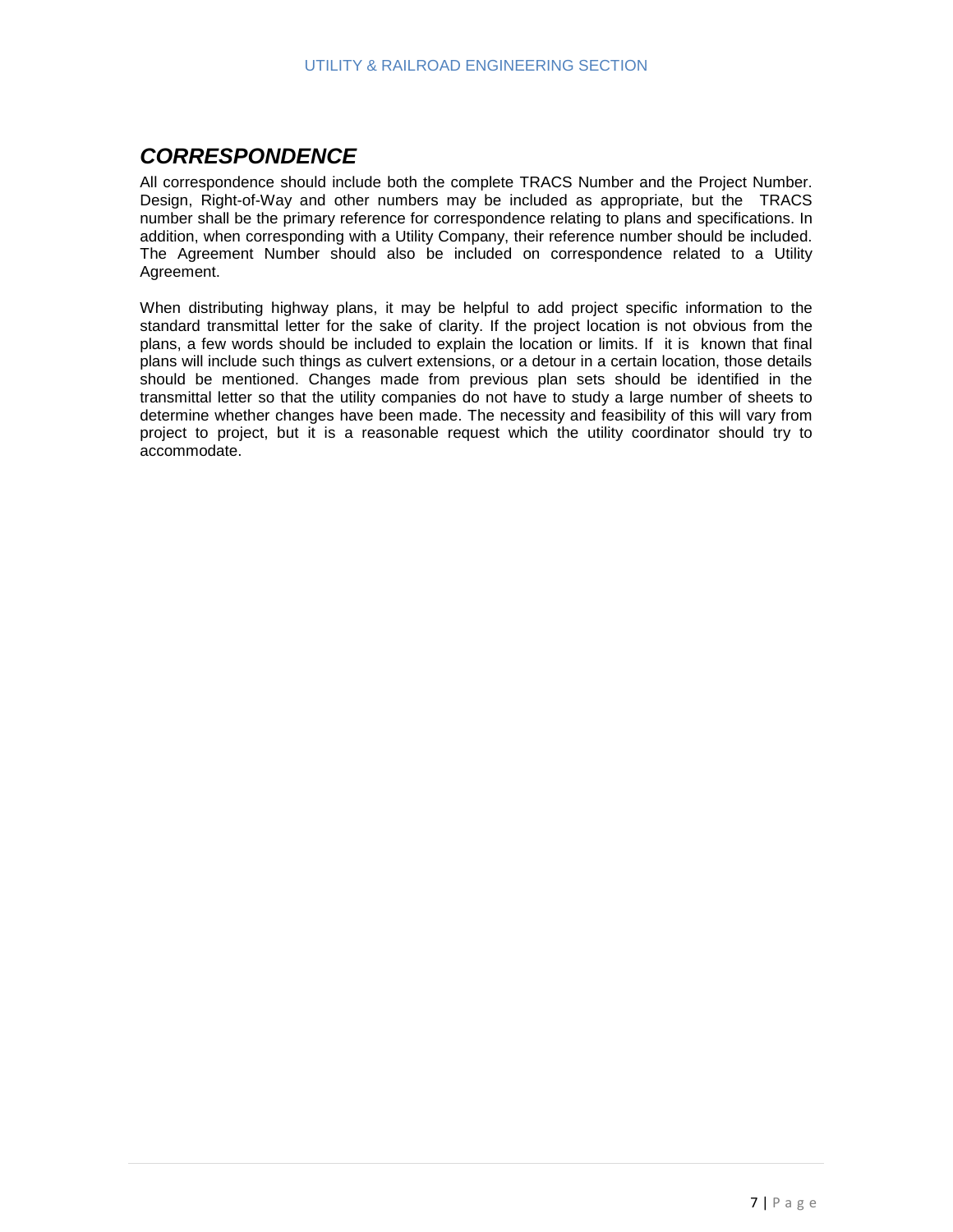# <span id="page-7-0"></span>**RESPONSIBILITY CHART: (DESIGNED BY CONSULTANT WITH LOCATING (POTHOLE) CONSULTANT)**

| <b>ITEM</b>                                 | <b>DES</b><br><b>CONS</b> | UTIL CO | <b>LOCAT</b><br><b>CONS</b> | <b>URR</b>   |
|---------------------------------------------|---------------------------|---------|-----------------------------|--------------|
| Send Final DCR to Utilities                 | $\star$                   |         |                             | ÷            |
| Prepare 15% plans for base map              | X                         |         |                             |              |
| Assign designating to locating consultant   |                           |         |                             | Х            |
| Determine Utilities in area                 |                           |         | X                           |              |
| Request as-builts                           |                           |         | X                           |              |
| Place exst. utility info. on plans          | Χ                         |         |                             |              |
| Send 30% plans to Utilities                 | X                         |         |                             | $**$         |
| Receive utility comments on 30%             | Χ                         |         |                             | $+ +$        |
| Verify utility locations on plans           |                           | X       |                             |              |
| Determine possible conflicts                | Χ                         | Χ       |                             |              |
| Prepare pothole request list                | X                         |         |                             |              |
| Assign potholing to locating consult.       |                           |         |                             | X            |
| Place elev. info. on plans                  | X                         |         |                             |              |
| Determine actual conflicts                  | X                         | х       |                             |              |
| Draft prelim. des. & reloc. sched.          |                           | Χ       |                             |              |
| Requests prior rights documents             |                           |         |                             | X            |
| Verify prior rights docs cover correct area | X                         |         |                             |              |
| Verify prior rights                         |                           |         |                             | X            |
| Send 60% plans to Utilities                 | Χ                         |         |                             | $\star\star$ |
| Receive utility comments on 60%             | X                         |         |                             | $\star\star$ |
| Authorize preliminary engineering           |                           |         |                             | Х            |
| Prepare relocation plan & estimate          |                           | Х       |                             |              |
| Verify relocation plan is acceptable        | Χ                         |         |                             | Χ            |
| Advise R/W of requirements                  | X                         |         |                             | X            |
| Prepare & process Agreement                 |                           |         |                             | X            |
| Obtain FHWA authorization for reloc.        |                           |         |                             | Χ            |
| Authorize relocation work                   |                           |         |                             | Χ            |
| Hold pre-relocation meeting                 | Χ                         |         |                             |              |
| <b>Write Utility Special Provisions</b>     | X                         |         |                             |              |
| <b>Write Utility Clearance Letter</b>       | X                         |         |                             |              |
| Send 95% plans to Utilities                 | X                         |         |                             | $\star\star$ |
| Receive utility comments on 95%             | X                         |         |                             | $+ +$        |
| Send bid advertisement to Utilities         |                           |         |                             | Χ            |

\*DCR is distributed by Design Consultant if prepared by him. It is distributed by URR if prepared by ADOT.

\*\*URR, not consultant, is contact for RR Companies.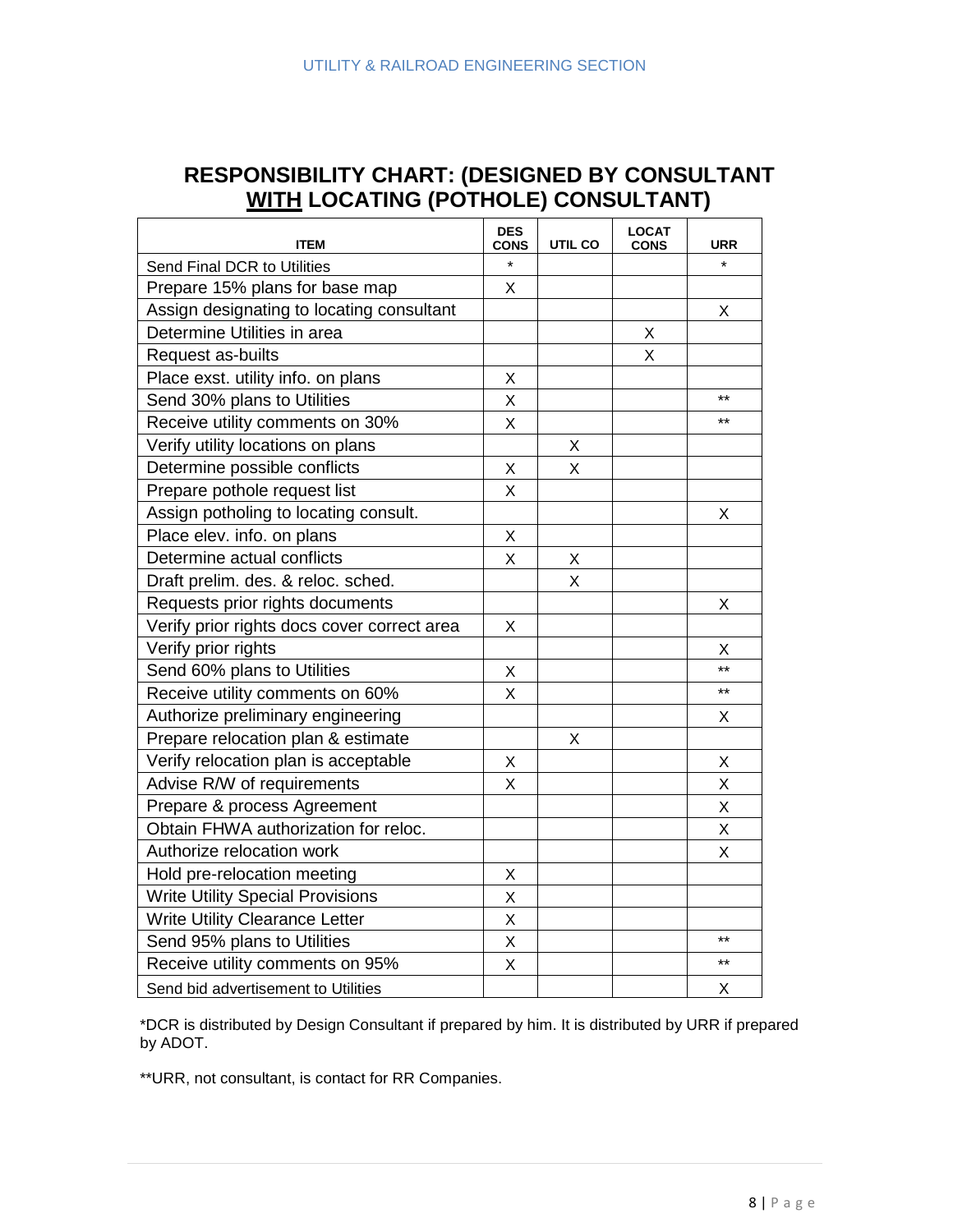# <span id="page-8-0"></span>**RESPONSIBILITY CHART: (DESIGNED BY CONSULTANT WITHOUT LOCATING (POTHOLE) CONSULTANT)**

| <b>ITEM</b>                                  | <b>DES</b><br><b>CONS</b> | UTIL CO | <b>LOCAT</b><br><b>CONS</b> | URR     |
|----------------------------------------------|---------------------------|---------|-----------------------------|---------|
| Send Final DCR to Utilities                  | $\star$                   |         |                             | $\star$ |
| Prepare 15% plans or base map                | X                         |         |                             |         |
| Determine Utilities in area                  | X                         |         |                             |         |
| Request as-builts                            | Χ                         |         |                             |         |
| Send 15% plans to Utilities                  | X                         |         |                             | $***$   |
| Receive util. comments on 15%                | X                         |         |                             | $***$   |
| Place as-built info. on plans                | X                         |         |                             |         |
| Send 30% plans to Utilities                  | X                         |         |                             | $***$   |
| Verify utility locations on plans            |                           | X       |                             |         |
| Determine possible conflicts                 | Χ                         | X       |                             |         |
| Request elev. info. from Util. Company       | Χ                         |         |                             |         |
| Determine actual conflicts                   | X                         | X       |                             |         |
| Draft prelim. des. & reloc. sched.           |                           | X       |                             |         |
| Receive utility comments on 30%              | X                         |         |                             | $***$   |
| Request prior rights documents               |                           |         |                             | X       |
| Verify prior right docs include correct area | X                         |         |                             |         |
| Verify prior rights                          |                           |         |                             | X       |
| Send 60% plans to Utilities                  | Χ                         |         |                             | $***$   |
| Receive utility comments on 60%              | X                         |         |                             | $***$   |
| Authorize preliminary engineering            |                           |         |                             | Χ       |
| Prepare relocation plan & estimate           |                           | X       |                             |         |
| Verify relocation plan is acceptable         |                           | X       |                             | X       |
| Advise R/W of requirements                   | X                         |         |                             | X       |
| Prepare & process Agreement                  |                           |         |                             | X       |
| Obtain FHWA authorization for reloc.         |                           |         |                             | Χ       |
| Authorize relocation work                    |                           |         |                             | X       |
| Hold pre-relocation meeting                  | X                         |         |                             |         |
| <b>Write Utility Special Provisions</b>      | X                         |         |                             |         |
| <b>Write Utility Clearance Letter</b>        | X                         |         |                             |         |
| Send 95% plans to Utilities                  | X                         |         |                             | $***$   |
| Send bid advertisement to Utilities          | X                         |         |                             | X       |

\*DCR is distributed by Design Consultant if prepared by him. It is distributed by URR if prepared by ADOT.

\*\*URR, not Consultant, is contact for RR Companies.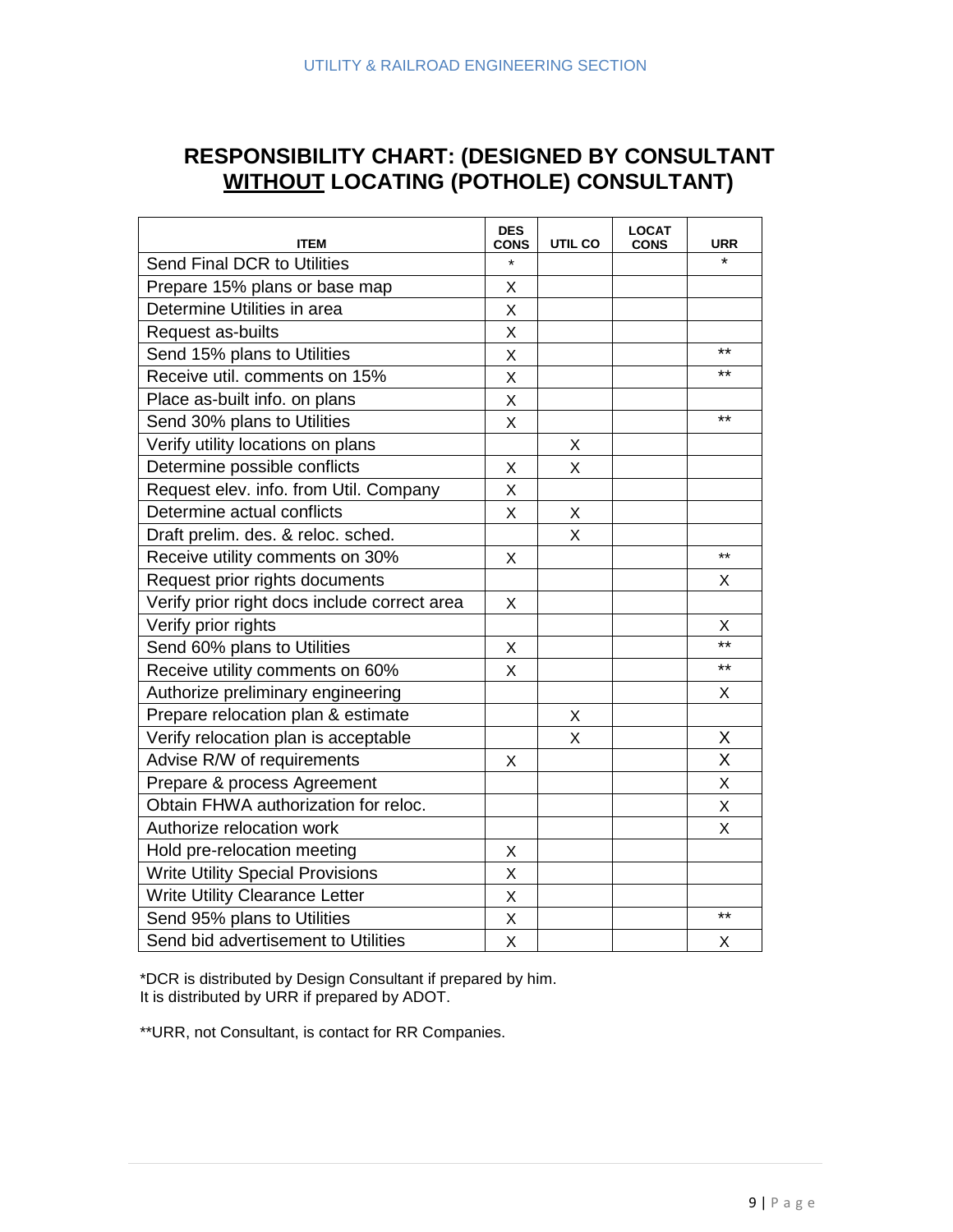# **UTILITY COORDINATION PROCEDURE**

<span id="page-9-0"></span>When a discrepancy exists in procedure, the consultant is to follow the unabridged sections 430 through 435 of the ["Dictionary of Standardized Work Tasks"](http://www.azdot.gov/Highways/SWProjMgmt/PDF/DictionaryStandardTasks.pdf) and seek advice from the URR coordinator.

# <span id="page-9-1"></span>*STEP I: PREPARE STAGE I (15%) PLANS*

When preparing Stage I plans, the designer will establish contact with Utility Companies. The PA or the DCR should indicate what facilities are in the area. The permit log may be required to determine the name of the Utility Company. A copy of the permit log may be obtained by contacting ADOT's Central Permits or the respective District Permits office. The request should state that you are working on an ADOT project and should include the Route, Beginning MP, Ending MP, Tracs Number and the name of the Project Manager or URR Coordinator. Also, the Blue Stake Center can provide the names of local utility companies throughout the state in the area of the project. Use these and utility company as-built plans to determine a utility's general location and indicate the utility locations on the project plans.

A [Utility Report](https://www.azdot.gov/business/engineering-and-construction/utility-and-railroad-engineering) will be prepared by the consultant at the earliest stages of development using information received from utility companies. The report will be a developing, growing, document as more fully described in section 431 of the "Dictionary of Standardized Work Tasks".

# <span id="page-9-2"></span>*UTILITY LOCATING (SUE) CONSULTANT*

A (SUE) Consultant may be utilized for earlier recognition and resolution of utility conflicts. The goal is for the stage II (30%) plans to contain the existing utility locations and enough information so the Utility Companies will begin preliminary relocation plans. The final relocation plans can then be based on the stage III (60%) plans, and utility relocation can begin prior to the stage IV (95%) plans. If a utility locating consultant is being considered, contact the URR Coordinator assigned to the project to initiate the process.

The Consultant will have to depend on the Utility Companies' horizontal and vertical information if a (SUE) Consultant is not used.

ADOT has contracted with certain (SUE) Consultant firms to provide on call service in researching and locating existing utilities. (The cost for this service is paid by ADOT, not the design consultant.) This is a two-step process. The first step, termed "designating" provides the type of utility and its horizontal location. The second step provides vertical location, size, etc., by potholing in selected locations. The (SUE) Consultant will only pothole facilities for which they performed the designating.

# <span id="page-9-3"></span>*STEP 2: PREPARE STAGE II (30%) Plans*

The designer will continue to upgrade the quality of the utility information on the Stage II (30%) and all following stages of the plans. The designer will send the Stage II plans to the utility companies and receive comments from the utility companies. A copy of the transmittal letter and one set of plans shall be sent to URR.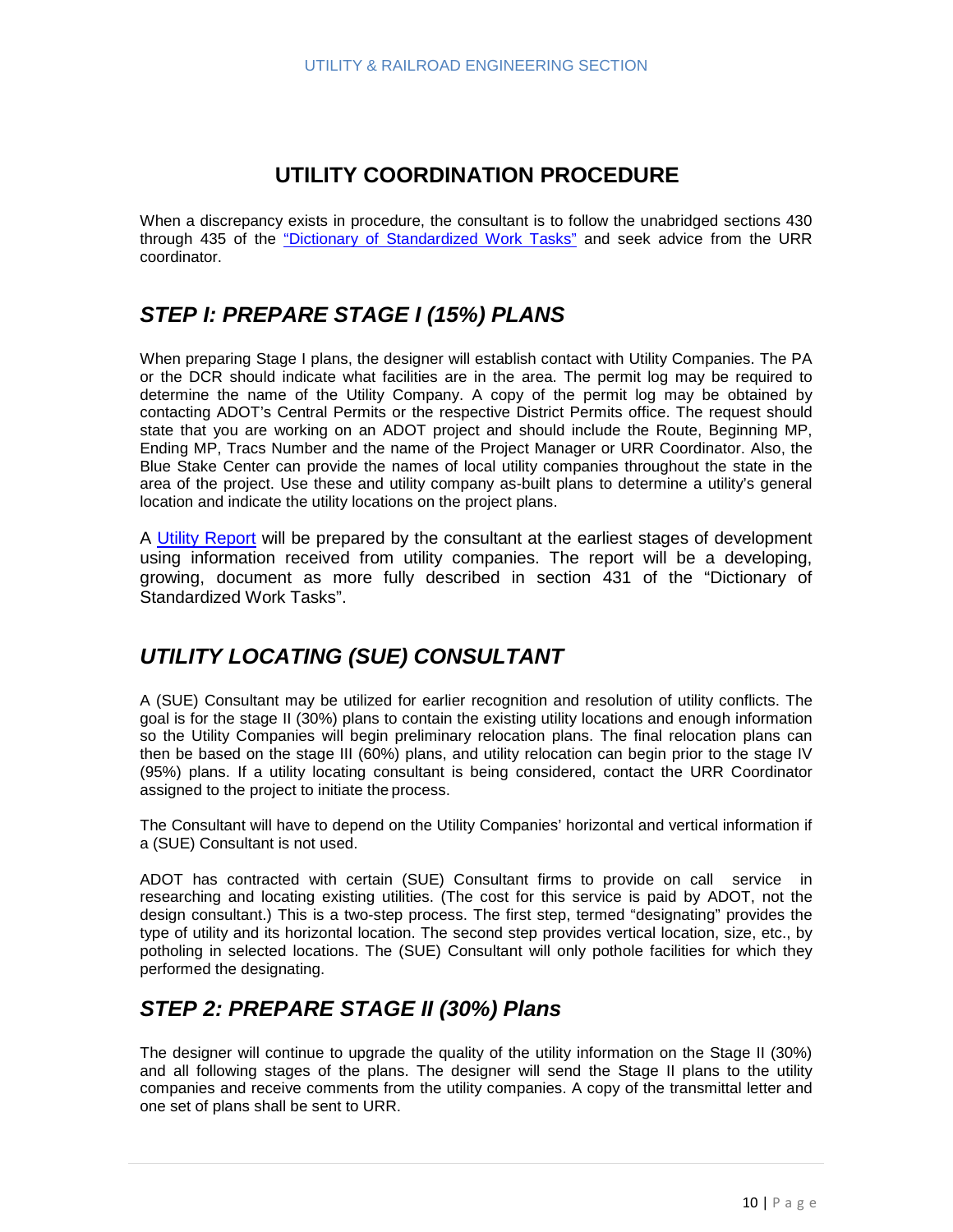<span id="page-10-0"></span>If a railroad is involved plans should also be sent to the URR Railroad Liaison. The Railroad Liaison will coordinate with the Railroads.

# *STEP 3: DETERMINE POSSIBLE CONFLICTS*

The time between Stage II and Stage III plans should be used to determine possible utility conflicts. Comments from the utility companies and the existing utility locations should be evaluated by the designer and compared to the new roadway design. If existing utility elevations are required, the (SUE) Consultant can be utilized. If a (SUE) Consultant is not used, the designer must get existing elevations from the utilitycompanies.

The designer will include the existing utility information on the project plans and determine if actual conflicts exist and if utility relocations are required. It is sometimes appropriate to modify the roadway design to avoid conflicts. At this time the designer is to discuss preliminary relocation plans and schedules with the utility companies and URR.

If relocation is likely, URR will send an authorization letter to the utility company to begin its preliminary engineering relocation design and request prior rights documents. If the utility company has prior rights, URR will start the agreement process to pay for the relocation. URR will notify the utility company to relocate at its own expense if the utility company does not have prior rights.

URR is responsible for verifying the prior rights. The right-of way width should be evaluated by the Consultant with respect to the proposed utility relocations. If the right-of-way width is inadequate, the designer shall advise URR and ADOT's Right-of-WayGroup.

<span id="page-10-1"></span>Consultant is to inquire of all utilities in the project area as to any desire to have the future ADOT Contractor install sleeves or do other work for the Utility. Any request of this type is to be brought to the attention of the URR coordinator for further discussion and future agreement procedure.

# *STEP 4: PREPARE STAGE III (60%) PLANS*

The designer will continue to upgrade the quality of the utility information on the Stage III (60%) plans. The designer will send the Stage III plans to the utility companies and receive comments from the utility companies. Designer is to point out to Utility companies' areas of change which could affect utilities such as RW, cut and fill, slope conditions or structure changes.

A copy of the transmittal letter and one set of plans shall also be sent to URR Railroad Liaison. The Railroad Liaison will coordinate with the Railroads

## <span id="page-10-2"></span>*STEP 5: UTILITY CONFLICT RESOLUTION: RELOCATION PLANS, ESTIMATE, SCHEDULE AND AGREEMENTS*

The time between Stage III and Stage IV plans should be used to fully define how utility conflicts will be resolved, who is doing the work and who is paying for the work. The designer shall request relocation plans and schedules from all utilities that must relocate, regardless of prior rights.

The designer will ensure that the relocation plan is compatible with the roadway design and construction sequencing and that the schedule will not delay ADOT's contractor. URR may require the designer's help getting relocation plans and cost estimates from utility companies so Utility Agreements can be processed by URR in a timely manner. After the Utility Agreement is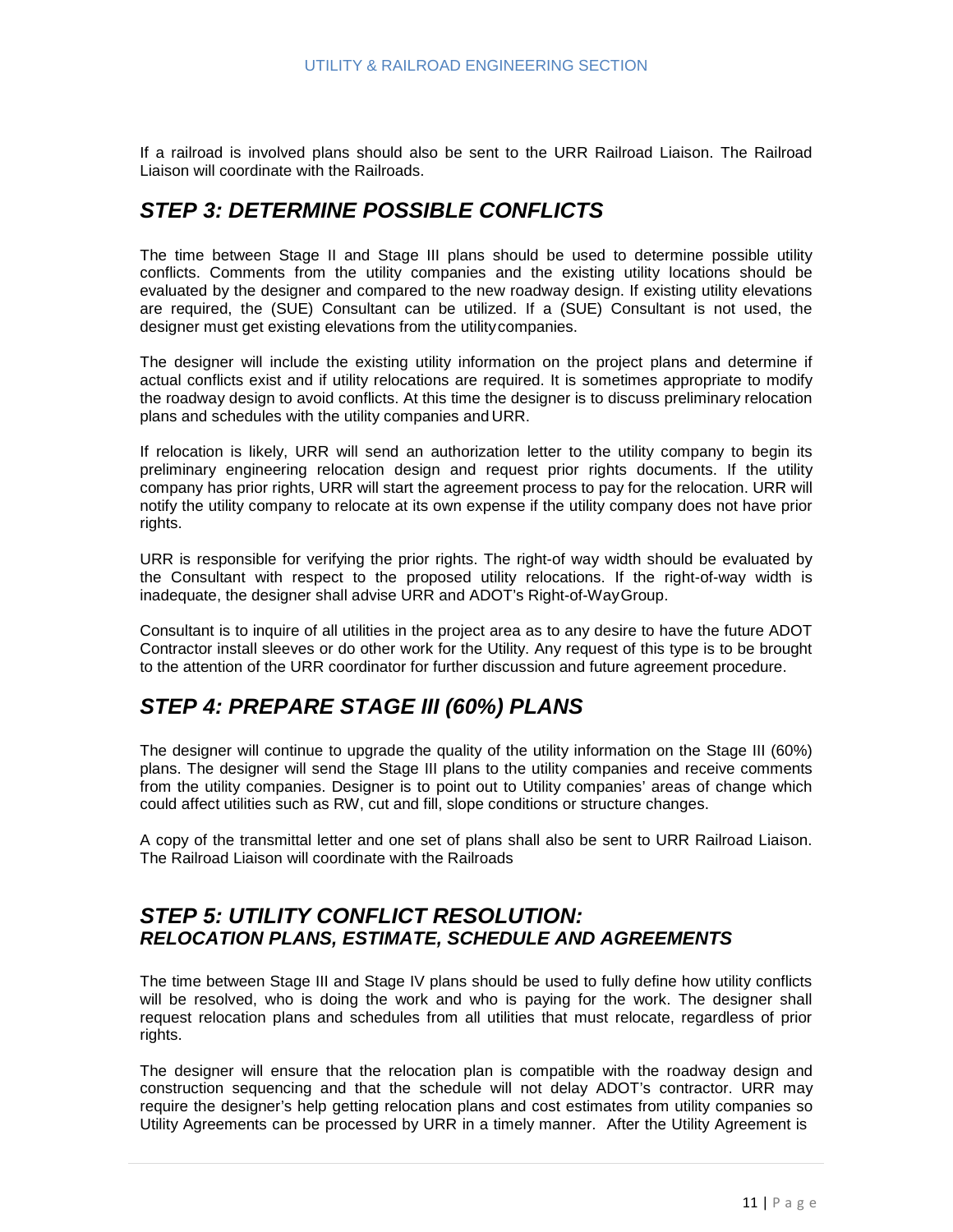executed, RW acquisition is completed (if required), and environmental issues, if any, are resolved, URR will send an authorization letter to the utility company to begin its relocation.

The designer should hold a relocation meeting with affected utility companies. This is a good opportunity to discuss schedules and construction sequencing. This is information the designer will use to prepare the utility clearance letter and utility special provisions.

# *STEP 6: PREPARE THE UTILITY SPECIAL PROVISIONS*

The designer is responsible for preparing the utility special provisions and clearance letter. These are addressed to the URR coordinator and ADOT Project Manager for review. Utility Special Provisions contain several types of information as shown in samples attached to this document, some of which include:

- <span id="page-11-0"></span>1. Statement that there are no utilities in conflict or
- 2. List of Utility Companies in area and contact persons
- 3. Statement of Utilities in conflict
	- a. Description
	- b. Status
	- c. Anticipated date that relocation will be completed
- 4. Work by Utility Companies during highway construction
	- a. Description
	- b. Dates or time required
- 5. Work to be done for Utility Company by ADOT contractor
	- a. Description
	- b. Materials available or specifications
- 6. Utility license, permit, or right-of-entry required
- 7. Railroad insurance required and contractor relations withrailroad
	- a. (Obtain railroad special provisions from the URR RailroadLiaison)

In many cases there are no anticipated conflicts between the construction project and existing utilities. However, the statement that there are "no utilities in conflict with construction" should be used only if there are, in fact, no utilities which might require adjustment, or if all utility relocations already have been completed at the same time the special provisions are drafted.

Special Provisions shall contain a list of those Companies which have facilities within the limits of the construction project, whether or not they are anticipated to be in conflict, and shall instruct the contractor to contact those Companies a specified number of days prior to start of construction. The list shall include the name and telephone number of the contact person for each Utility Company. This is the contact person specified by the Utility Company for construction purposes, not necessarily the person with whom the designer or utility coordinator has been corresponding. It is not necessary to list all Utility Companies that have been contacted if they do not have any facilities in the area. The Special Provisions must make a clear distinction between Utility Companies, which are in conflict and those, which are in the area but are not in conflict.

Give a brief description of the required adjustment or relocation. Make clear whether utility relocation is expected to be completed prior to construction or if it will occur during construction. The estimated completion date or duration shall be given. If the utility work will occur during highway construction that fact must be clearly stated, as well as whether the relocation work will be performed by the Utility Company or by the highway contractor.

If the Utility Company will perform work during the construction project, give a brief description of the work. Give the estimated date of completion, or the length of time required. Give any special requirements, such as notice from highway contractor to Utility Company, time during which contractor's access to site will be restricted, etc.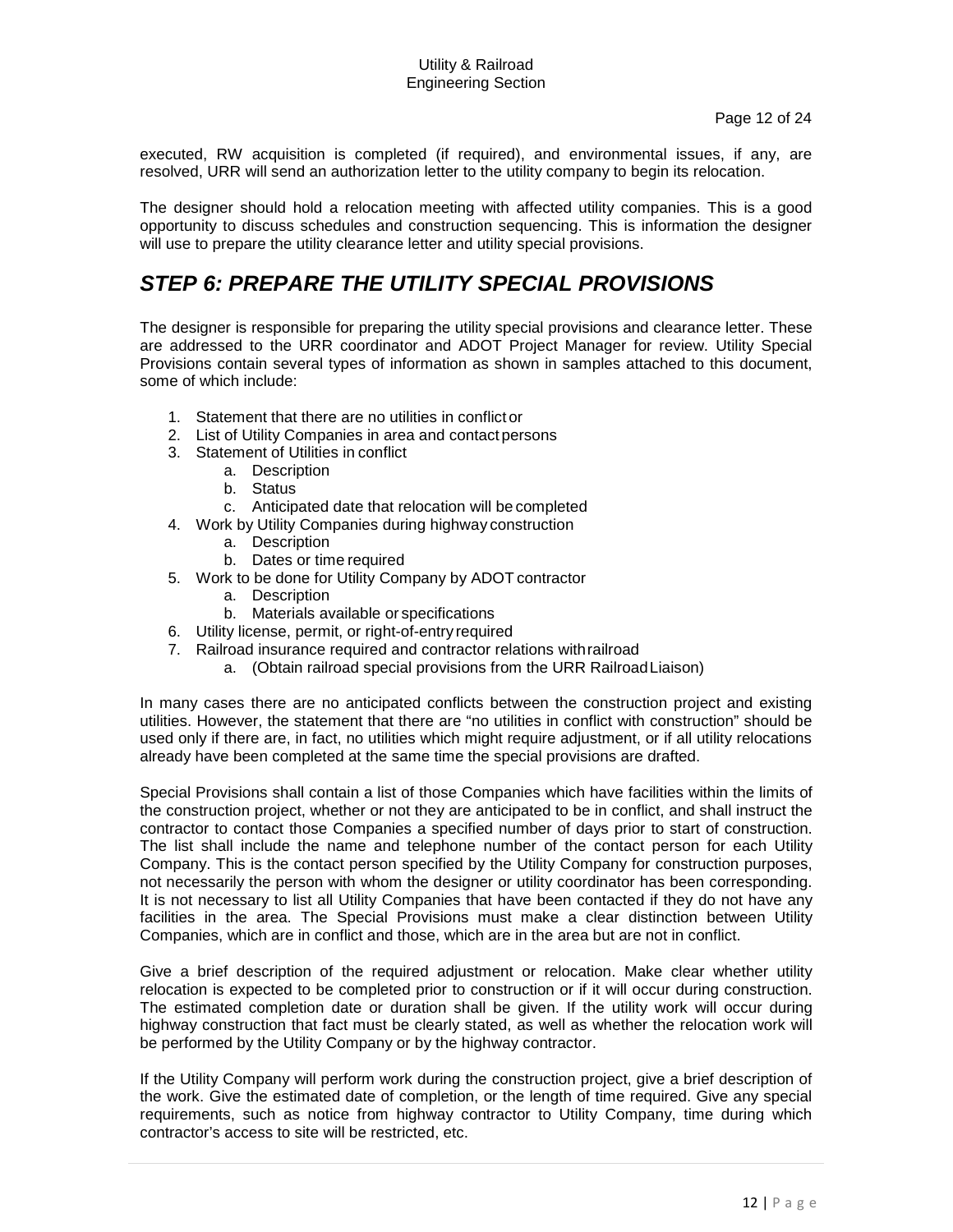The highway contractor may be required to perform some utility adjustments, or to do work for the benefit of the Utility Company. In these cases, the work is included in the plans and specifications. Include in the Special Provisions any special requirements, such as notification to the Utility Company for inspection, to provide access to the facility, to turn a utility on or off, etc. If the Utility Company is furnishing any materials, state their location, the contact person, and how much notice is required. If the highway contractor is to provide any materials include the Utility Company's special requirements and specifications.

It may be necessary to obtain a license, permit, or right-of-entry from a Utility Company or Railroad before the highway contractor can enter upon its property. This is most often the case with the Railroad and irrigation districts. The designer shall contact the URR Railroad Liaison for information regarding Railroad licenses. The Special Provisions should state the requirements. State whether ADOT or the contractor is responsible for obtaining the document. If ADOT is responsible, state whether the document has been obtained prior to the start of construction, or the estimated date by which the document will be obtained. If the contractor is to obtain the document, or if it is dependent upon some action of the contractor, such as obtaining insurance or making an application, give the facts and the name and address of the appropriate contact person.

# <span id="page-12-0"></span>*STEP 7: PREPARE STAGE IV (95%) PLANS*

The designer will send the Stage IV plans to the utility companies and receive comments from the utility companies. A copy of the transmittal letter and one set of plans should be sent to URR.

If a railroad is within the project limits, plans should also be sent to URR Railroad Liaison. The Railroad Liaison will coordinate with the Railroads.

# <span id="page-12-1"></span>*STEP 8: PREPARE THE UTILITY CLEARANCE LETTER*

The designer is responsible for writing the Utility Clearance letter and submitting it with backup documents to URR for approval. A copy should be submitted to the ADOT Project Manager for review. URR will verify and forward the Utility Clearance letter to ADOT'S Contracts & Specifications Section and other appropriate parties. The construction project will not be advertised for bid until C&S receives the Utility Clearance Letter Certification.

URR will handle the post-clearance activities; however, if conflicts do arise during construction, URR may require the design consultant's assistance.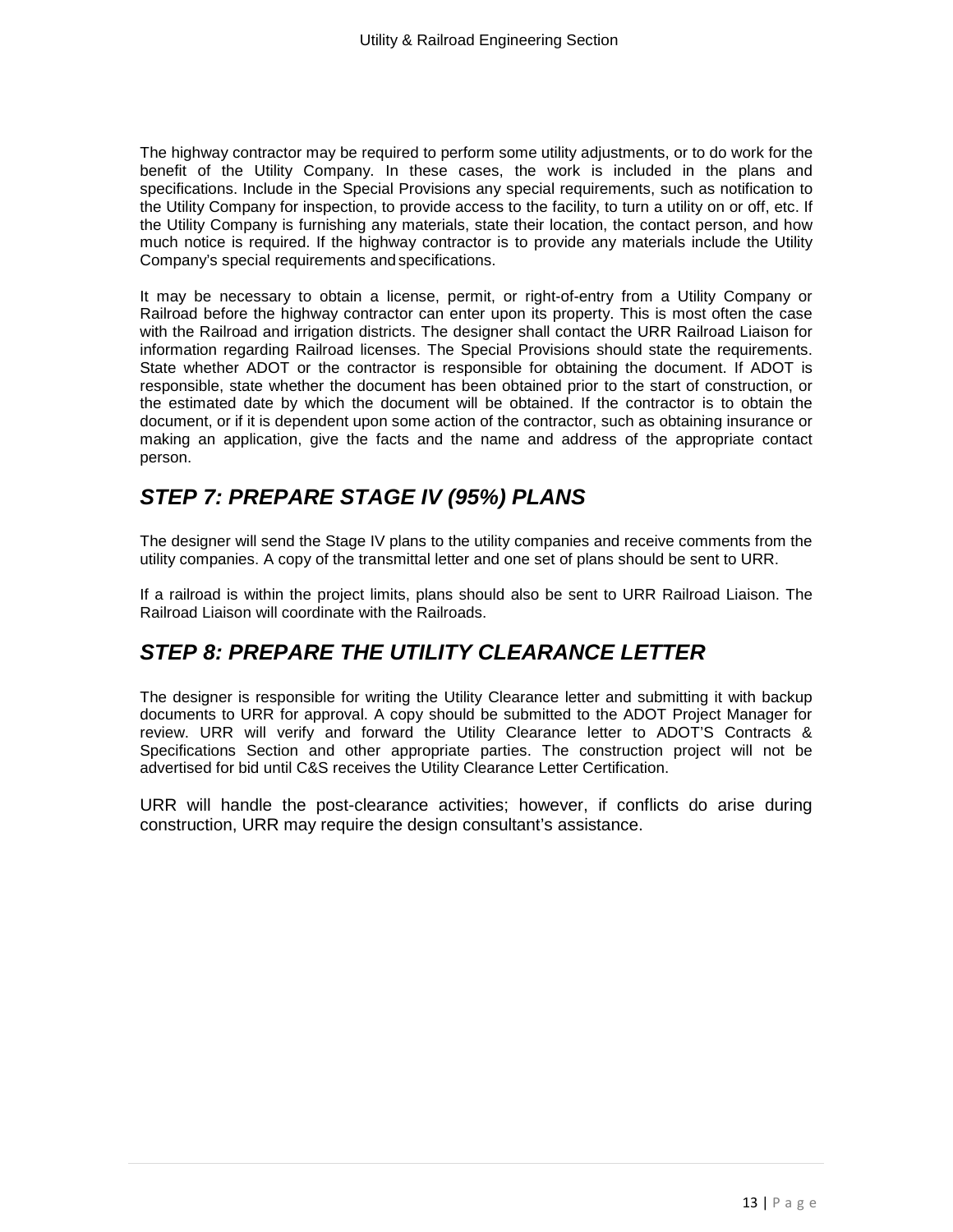## <span id="page-13-1"></span><span id="page-13-0"></span>**UTILITY AND RAILROAD ENGINEERING SECTION**

## *STAGE SUBMITTAL CHECKLIST*

**For**

<span id="page-13-2"></span>**TRACS #: Project #: Project Name:**

Form will be filled out by URR at each stage submittal

| Complete  | <b>CONTRACT DOCUMENT ITEM</b>                   | <b>Stage</b> | <b>Stage</b> | <b>Stage</b> | <b>Stage</b> | <b>Stage</b> |
|-----------|-------------------------------------------------|--------------|--------------|--------------|--------------|--------------|
| submittal |                                                 | I            | $\mathbf{I}$ | Ш            | IV           | V            |
| (Y/N/NA)  |                                                 |              |              |              |              | PS&E         |
|           | <b>Face Sheet</b>                               |              | $\mathbf{P}$ | $\mathbf{F}$ | $\mathbf{F}$ | S            |
|           | P: To include: project area map, Township       |              |              |              |              |              |
|           | and Range, North arrow TRACS #, Project         |              |              |              |              |              |
|           | Name                                            |              |              |              |              |              |
|           | F: Project Limits on Area Map all per ADOT      |              |              |              |              |              |
|           | <b>Drafting Guideline</b>                       |              |              |              |              |              |
|           | <b>Special Detail Drawings</b>                  |              |              | $\mathbf{P}$ | F            | S            |
|           | P: Show utility locations in plan view and      |              |              |              |              |              |
|           | vertical elevation of utilities in profile or   |              |              |              |              |              |
|           | section view                                    |              |              |              |              |              |
|           | F: Station and offset call outs, vertical       |              |              |              |              |              |
|           | elevation of improvements                       |              |              |              |              |              |
|           | Existing Conditions and Removals/ Utility       |              | $\mathbf{P}$ | $\mathbf{F}$ | $\mathbf{F}$ | S            |
|           | <b>Adjustment Sheets</b>                        |              |              |              |              |              |
|           | P: Include utility designation and checked      |              |              |              |              |              |
|           | against As built, and Topographic mapping       |              |              |              |              |              |
|           | F: Final disposition of all utilities and those |              |              |              |              |              |
|           | in conflict                                     |              |              |              |              |              |
|           | <b>Roadway Plan and Profile sheets to</b>       |              |              |              |              | S            |
|           | contain the following:                          |              |              |              |              |              |
|           |                                                 |              |              |              |              |              |
|           | F: All topographic features included and        | $\mathbf{F}$ | F            | $\mathbf{F}$ | F            | $\mathbf{F}$ |
|           | checked against available as-built records      |              |              |              |              |              |
|           | P: Preliminary stationed geometric              | $\mathbf{P}$ | $\mathbf{F}$ | $\mathbf{F}$ | $\mathbf{F}$ | $\mathbf{F}$ |
|           | centerline of all proposed roadways             |              |              |              |              |              |
|           | F: Final fixed stationed geometric              |              |              |              |              |              |
|           | centerline of all proposed roadways tied to     |              |              |              |              |              |
|           | monumentation and on state plane                |              |              |              |              |              |
|           | coordinates                                     |              |              |              |              |              |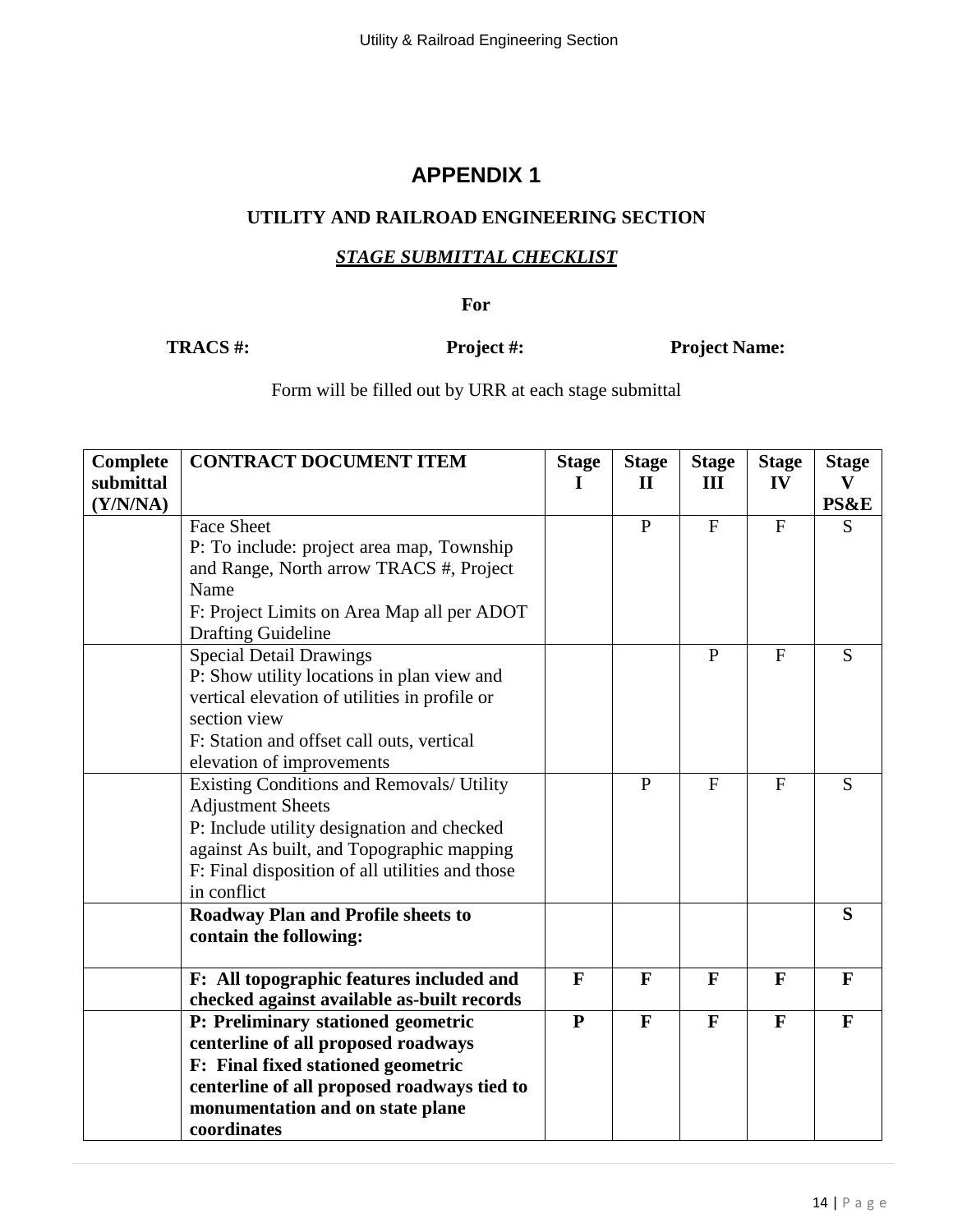| P: Preliminary edges of new pavement<br>including limits of bridges<br>F: Final edges of pavement and curb and<br>gutter including limits of all other project<br>improvements including box culverts and<br>guardrail plus cut & fill limit lines                                                                                                                                  | ${\bf P}$ | $\mathbf F$  | $\mathbf{F}$ | F            | $\mathbf{F}$ |
|-------------------------------------------------------------------------------------------------------------------------------------------------------------------------------------------------------------------------------------------------------------------------------------------------------------------------------------------------------------------------------------|-----------|--------------|--------------|--------------|--------------|
| I: Existing right of way<br>P: Existing and proposed right of way<br>F: Final right of way                                                                                                                                                                                                                                                                                          | I         | $\mathbf{P}$ | $\mathbf{F}$ | F            | F            |
| F: All existing underground and overhead<br>utilities identified to ASCE quality level B<br>standards                                                                                                                                                                                                                                                                               |           | $\mathbf{F}$ | $\mathbf{F}$ | $\mathbf{F}$ | $\mathbf{F}$ |
| F: Untraceable utilities shall be identified<br>to ASCE quality level C standards                                                                                                                                                                                                                                                                                                   |           | $\mathbf F$  | $\mathbf{F}$ | F            | $\mathbf{F}$ |
| <b>Detour Sheets</b><br>P: Include existing utility locations and<br>preliminary geometry and edge of pavement<br>F: Include Final geometry and pavement<br>edges plus profile, cut & fill limit lines,<br>drainage improvements                                                                                                                                                    |           | $\mathbf{P}$ | $\mathbf{F}$ | $\mathbf{F}$ | S            |
| Drainage Plans and Details<br>P: Include proposed pipe and existing<br>utilities; topographic mapping, proposed<br>roadway improvements<br>F: Final location of pipe, inlets, box culverts<br>and end treatments plus existing utilities; also<br>include improvements to natural drainage<br>features and cut and fill limit lines                                                 |           | $\mathbf{P}$ | $\mathbf{F}$ | $\mathbf{F}$ | S            |
| Major Structural Plans and Details<br>P: Preliminary foundation, pier<br>and existing utility locations<br>F: Final foundation, pier and existing utility<br>locations                                                                                                                                                                                                              |           |              | $\mathbf{P}$ | $\mathbf{F}$ | S            |
| <b>Traffic Signal Plans</b><br>I: Initial location of proposed signal poles,<br>location of existing utilities, proposed and<br>existing storm drains; topo graphic mapping,<br>proposed roadway improvements<br>P: Preliminary location of signal poles,<br>switching cabinet, J-boxes, pull boxes<br>F: Final location of signal poles, switching<br>cabinet, J-boxes, pull boxes |           | $\mathbf I$  | $\mathbf{P}$ | F            | S            |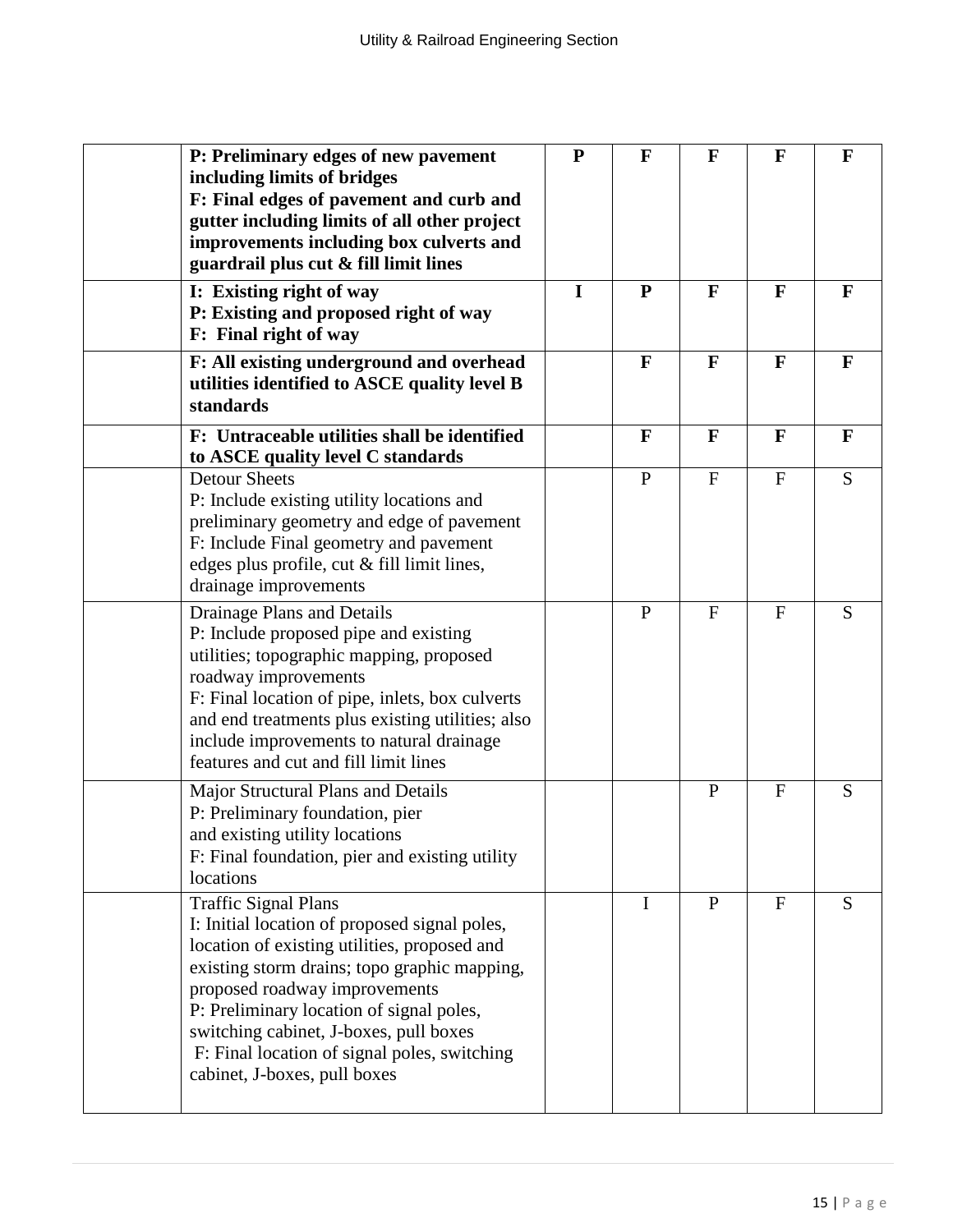| <b>Lighting Plans and Details</b>                                |   |              | $\mathbf{P}$ | $\mathbf{F}$ | S |
|------------------------------------------------------------------|---|--------------|--------------|--------------|---|
| P: Proposed lighting plans including existing                    |   |              |              |              |   |
| utility locations                                                |   |              |              |              |   |
| F: Final location of all lighting, control                       |   |              |              |              |   |
| cabinets and J-boxes                                             |   |              |              |              |   |
|                                                                  |   |              |              |              |   |
| Landscape Plans and Details                                      |   |              | ${\bf P}$    | $\mathbf{F}$ | S |
| P: Include existing and relocated utility                        |   |              |              |              |   |
| locations                                                        |   |              |              |              |   |
| F: Final planting and irrigation design                          |   |              |              |              |   |
| Project Utility Relocation Plans and Details                     |   |              | $\mathbf{P}$ | $\mathbf{F}$ | S |
| P: Draft utility relocation plan and profile                     |   |              |              |              |   |
| include existing and relocated utilities                         |   |              |              |              |   |
| F: Final utility relocation plan and profile                     |   |              |              |              |   |
| include existing and relocated utilities; all                    |   |              |              |              |   |
| callouts, and special details as necessary                       |   |              |              |              |   |
| <b>Structure Selection Report</b>                                |   | P            | $\mathbf{F}$ |              |   |
| P: Initial horizontal and vertical clearance                     |   |              |              |              |   |
| plus initial pier and abutment location in                       |   |              |              |              |   |
| relation to Railroad tracks when spanning                        |   |              |              |              |   |
| tracks                                                           |   |              |              |              |   |
| F: Final horizontal and vertical clearance plus                  |   |              |              |              |   |
| final piers and abutment location in relation to                 |   |              |              |              |   |
| Railroad tracks when spanning tracks                             |   |              |              |              |   |
| <b>Pothole Data Incorporated Into Plan</b>                       |   |              | F            |              |   |
| <b>Sheets</b>                                                    |   |              |              |              |   |
| <b>Utility Prior Rights Documentation</b>                        |   |              | F            |              |   |
| F: Receive all prior right documentation                         |   |              |              |              |   |
| <b>Utility Report</b>                                            | I | $\mathbf{P}$ | ${\bf P}$    | F            |   |
| <b>Utility Special Provisions</b>                                |   |              | $\mathbf{P}$ | $\mathbf F$  | S |
| P: Draft special provisions containing                           |   |              |              |              |   |
| Utilities listing with contact person and phone                  |   |              |              |              |   |
| and basic situation                                              |   |              |              |              |   |
|                                                                  |   |              |              |              |   |
| F: Final special provision containing Utilities                  |   |              |              |              |   |
| listing with contact person; detail situation on                 |   |              |              |              |   |
| relocation schedule, special instruction to                      |   |              |              |              |   |
| follow during construction, and fines due to                     |   |              |              |              |   |
| damage of utilities etc.                                         |   |              |              |              |   |
|                                                                  |   |              |              |              |   |
| <b>Project Cost Estimate</b>                                     |   | $\mathbf{P}$ | P            | $\mathbf F$  | S |
| P: Draft project cost estimate                                   |   |              |              |              |   |
| F: Final project cost estimate                                   |   |              |              |              |   |
| <b>Utility Relocation Cost Estimates</b>                         |   | $\mathbf{P}$ | $\mathbf{P}$ | $\mathbf{F}$ |   |
| P: Draft utility cost estimate<br>F: Final utility cost estimate |   |              |              |              |   |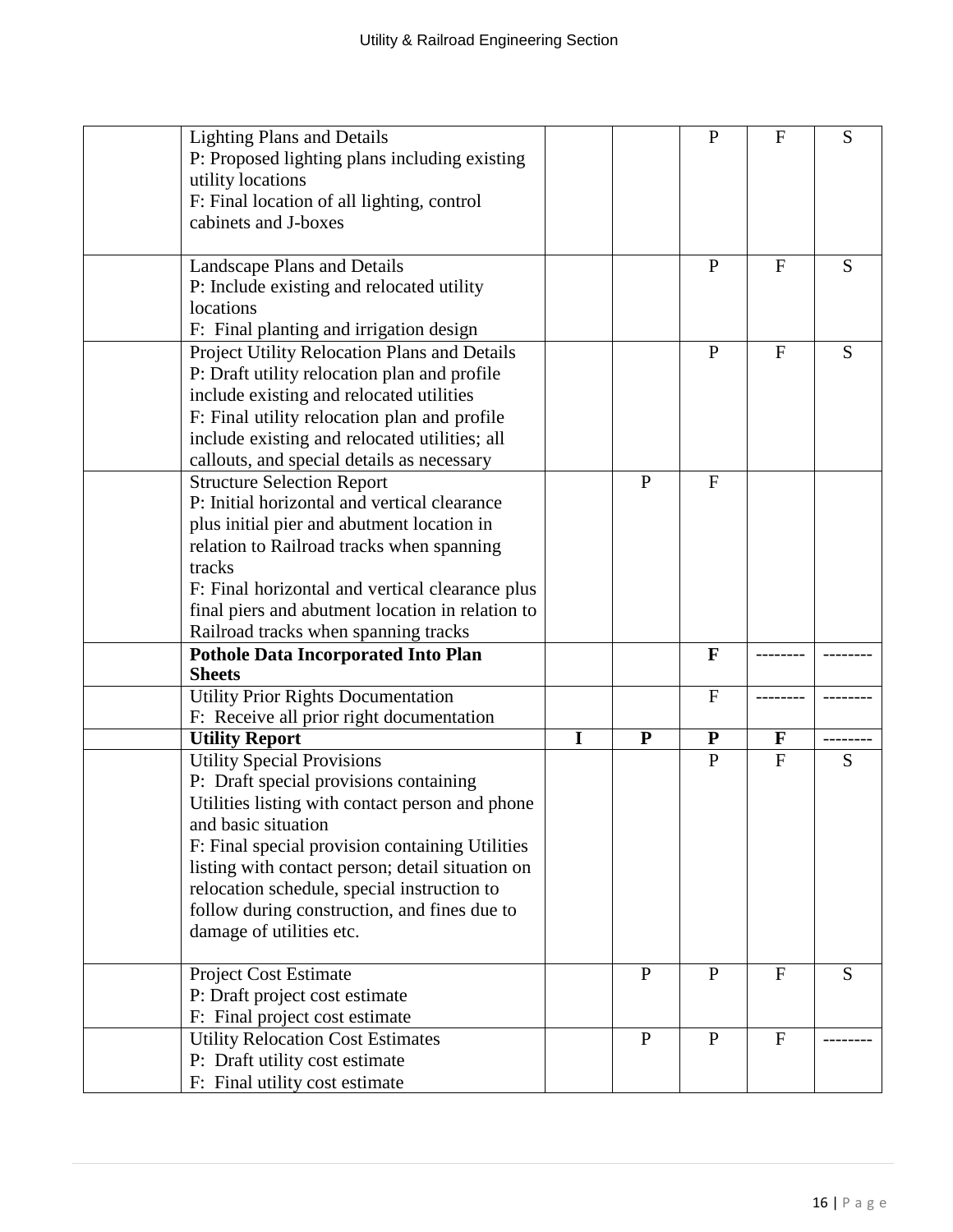| <b>Utility Clearance Letter Package</b><br>P: Draft letter contains company listing with<br>contact person and phone; utility relocation<br>schedule, and special clauses for construction<br>F: Final letter of contacts, schedules, and<br>special provisions                                             | P            | F            |           |
|-------------------------------------------------------------------------------------------------------------------------------------------------------------------------------------------------------------------------------------------------------------------------------------------------------------|--------------|--------------|-----------|
| - Utility Service Request Letters include<br>Service address, billing receipt address, power<br>requirements for POS.<br>- Force Account established for Utility Service<br>Connection and/or Line Extension Agreement<br>executed for lighting, signals, irrigation<br>controllers, pump stations, and FMS |              | $\mathbf{F}$ | $F_{\rm}$ |
| <b>Roadway, Drainage and Detour Cross</b><br><b>Sections</b><br>F: To include utilities plotted at correct<br>elevation, right of way limits                                                                                                                                                                | $\mathbf{F}$ | F            | F         |
| <b>Project Construction Schedule</b><br>P: Initial attempt at defining utility work<br>schedule<br>F: Final detailed work schedule of all utility<br>work                                                                                                                                                   | P            | F            | S         |

| LEGEND: | Denotes initial concepts |  |
|---------|--------------------------|--|
|         |                          |  |

- P Preliminary plans are to include north arrow, Stationing, Mileposts on all applicable sheets, existing and proposed structures, and any other surface penetrating structures which may impact utility locations.
- F Denotes final, checked, all details and quantities
- S Denotes sealed in accordance with technical registration requirements

## **URR Submittal Acceptance/ Rejection Criteria:**

- 1. Not all submittal items listed are applicable to every project. For instance, a pavement preservation project will not require a Bridge Selection Report, etc. At or around the time of the "Kick-Off" meeting the URR coordinator will inform the designer what elements, of this checklist, will be required for hissubmittals.
- 2. If any required bold item is determined to be incomplete by the URR utility coordinator, the entire submittal will be rejected asincomplete.
- 3. Of the remaining required submittal items 90% of them must be determined to be complete by the URR coordinator to render the entire submittal acceptable. At stage IV all items must be determined as complete for the entire submittal to be accepted as complete and not rejected.

**Note to the Designer:** Should any of the work items shown as final ("F") on this checklist change as a result of a change in scope or by an identified design error and URR must perform additional work activities previously completed or change work previously completed, the project schedule must be reexamined for impacts to URR deliverables to the project.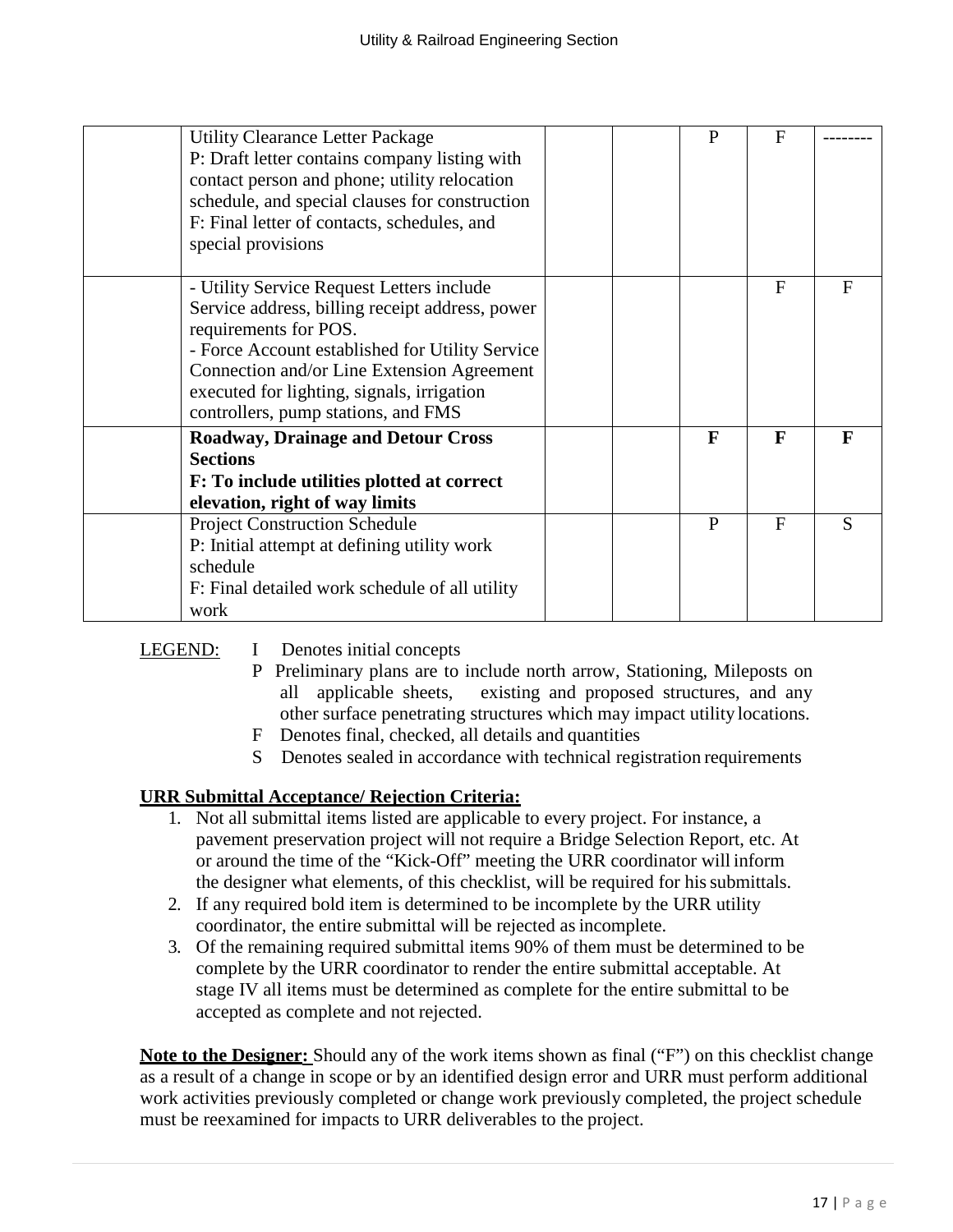## <span id="page-17-0"></span>**SUGGESTED STATEMENTS FOR SPECIAL PROVISIONS**

## <span id="page-17-1"></span>**UTILITIES NOT WITHIN PROJECT LIMITS**

If no utilities are believed to be located within the limits of the project the Special Provisions might read: "No conflicts are anticipated with utilities. However, the contractor shall determine the exact location of any utilities prior to commencing construction operations."

## **UTILITIES ARE WITHIN PROJECT LIMITS**

If utilities exist within the project limits one or more of the following statements would be appropriate:

1. "The following utility companies have facilities in the area but are not anticipated to be in conflict:

Company #1 Contact Person Telephone **Contact Person** It shall be the contractor's responsibility to determine the exact location of the utilities prior to any construction operations and to notify the above utility companies at least two (2) working days prior to commencing any work on the project."

- 2. "The following utilities have facilities in conflict and are to be relocated prior to commencement of construction. It shall be the contractor's responsibility to determine the exact location of the utilities prior to commencing construction. Company Name Contact Person Telephone [Include a description of the conflict and the estimated date of relocation and other pertinent facts]."
- 3. "The following utilities have facilities in conflict which are to be relocated during construction of this project. The contractor shall coordinate his work to facilitate the work performed by the utility companies and to avoid delays or conflicts.<br>Company Name Contact Person Telephone Contact Person Telephone [Include a description of the conflict and the estimated date of relocation and other pertinent facts]."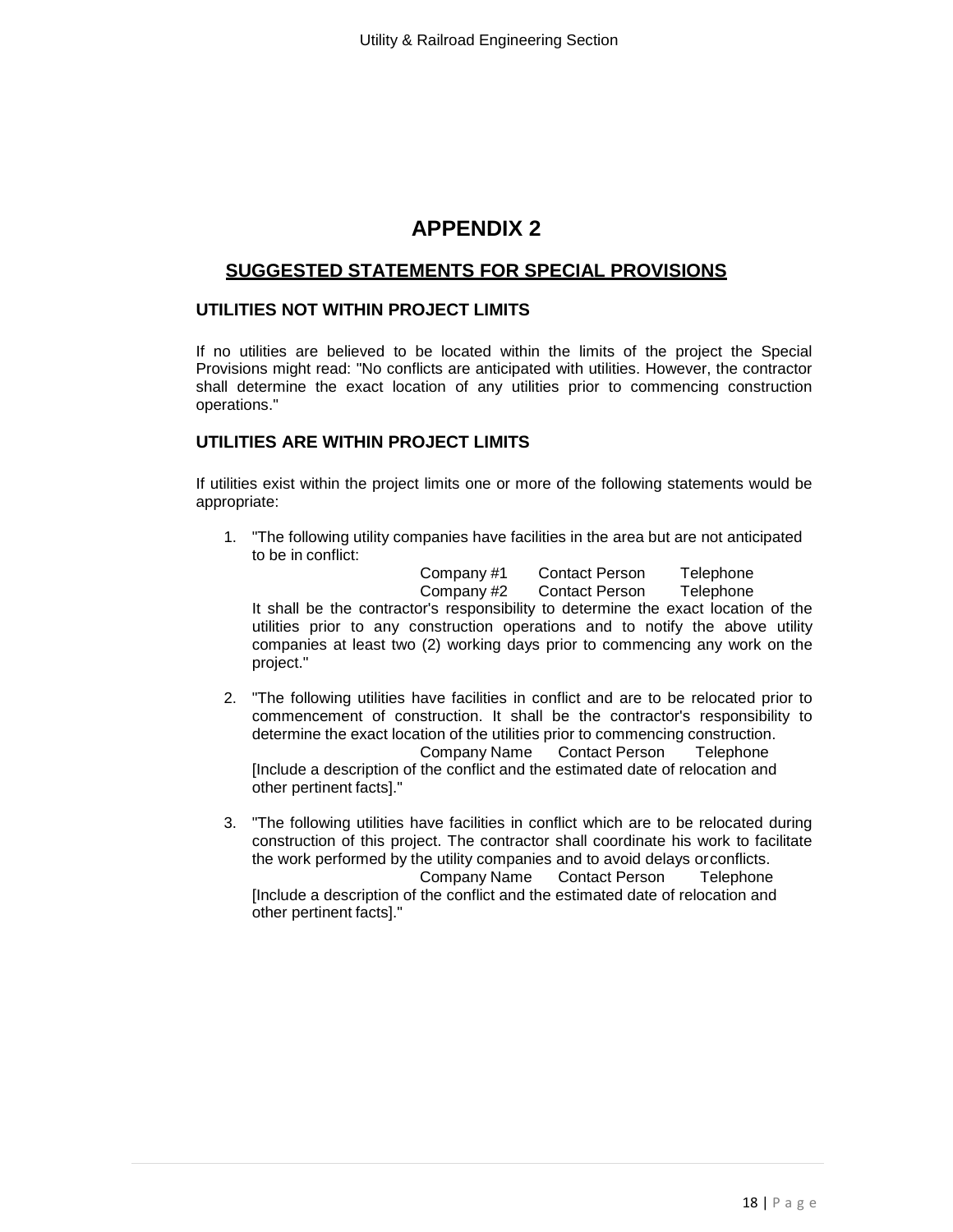## <span id="page-18-0"></span>**SUGGESTED WORDING FOR UTILITY CLEARANCE LETTERS**

## <span id="page-18-1"></span>**COMPANIES IN AREA; NO CONFLICT**

"The following utility companies have facilities within the project limits, but are not anticipated to be in conflict:

| <b>Company Name</b> | <b>Contact Person</b> | <b>Phone Number</b> |
|---------------------|-----------------------|---------------------|
|                     |                       |                     |
|                     |                       |                     |

## **CONFLICTS WITH RELOCATION EXPECTED PRIOR TO CONSTRUCTION**

"The following utility companies have facilities in conflict with the proposed construction and anticipate certain adjustments and relocations before construction commences:

| Company<br><b>Name</b> | <b>Contact</b><br><b>Person</b> | <b>Phone</b><br><b>Number</b> | <b>Brief</b><br><b>Description of</b><br><b>Facilities in</b><br><b>Conflict</b> | <b>Location by</b><br><b>Station and</b><br>Off-Set | Anticipated<br><b>Completion</b><br><b>Date</b> |
|------------------------|---------------------------------|-------------------------------|----------------------------------------------------------------------------------|-----------------------------------------------------|-------------------------------------------------|
|                        |                                 |                               |                                                                                  |                                                     |                                                 |
|                        |                                 |                               |                                                                                  |                                                     |                                                 |

## **CONFLICTS WITH RELOCATION EXPECTED DURING CONSTRUCTION**

"The following utility companies have facilities in conflict with the proposed construction and anticipate certain adjustments and relocations during construction:

| Company<br><b>Name</b> | Contact<br><b>Person</b> | <b>Phone</b><br><b>Number</b> | <b>Brief</b><br><b>Description of</b><br><b>Facilities in</b><br><b>Conflict</b> | Location by<br><b>Station and</b><br>Off-Set | Anticipated<br><b>Completion</b><br>Date |
|------------------------|--------------------------|-------------------------------|----------------------------------------------------------------------------------|----------------------------------------------|------------------------------------------|
|                        |                          |                               |                                                                                  |                                              |                                          |
|                        |                          |                               |                                                                                  |                                              |                                          |

## **WORK TO BE PERFORMED BY ADOT'S CONTRACTOR**

"The following utility companies have adjustments or other work which are part of this project. The contractor shall perform the work in accordance with the specifications on the plans and these Special Provisions.

| <b>Company Name</b> | <b>Contact Person</b> | <b>Phone Number</b> | <b>Brief Description Of</b><br><b>Conflict Or Other Work To</b><br><b>Be Performed</b> |
|---------------------|-----------------------|---------------------|----------------------------------------------------------------------------------------|
|                     |                       |                     |                                                                                        |
|                     |                       |                     |                                                                                        |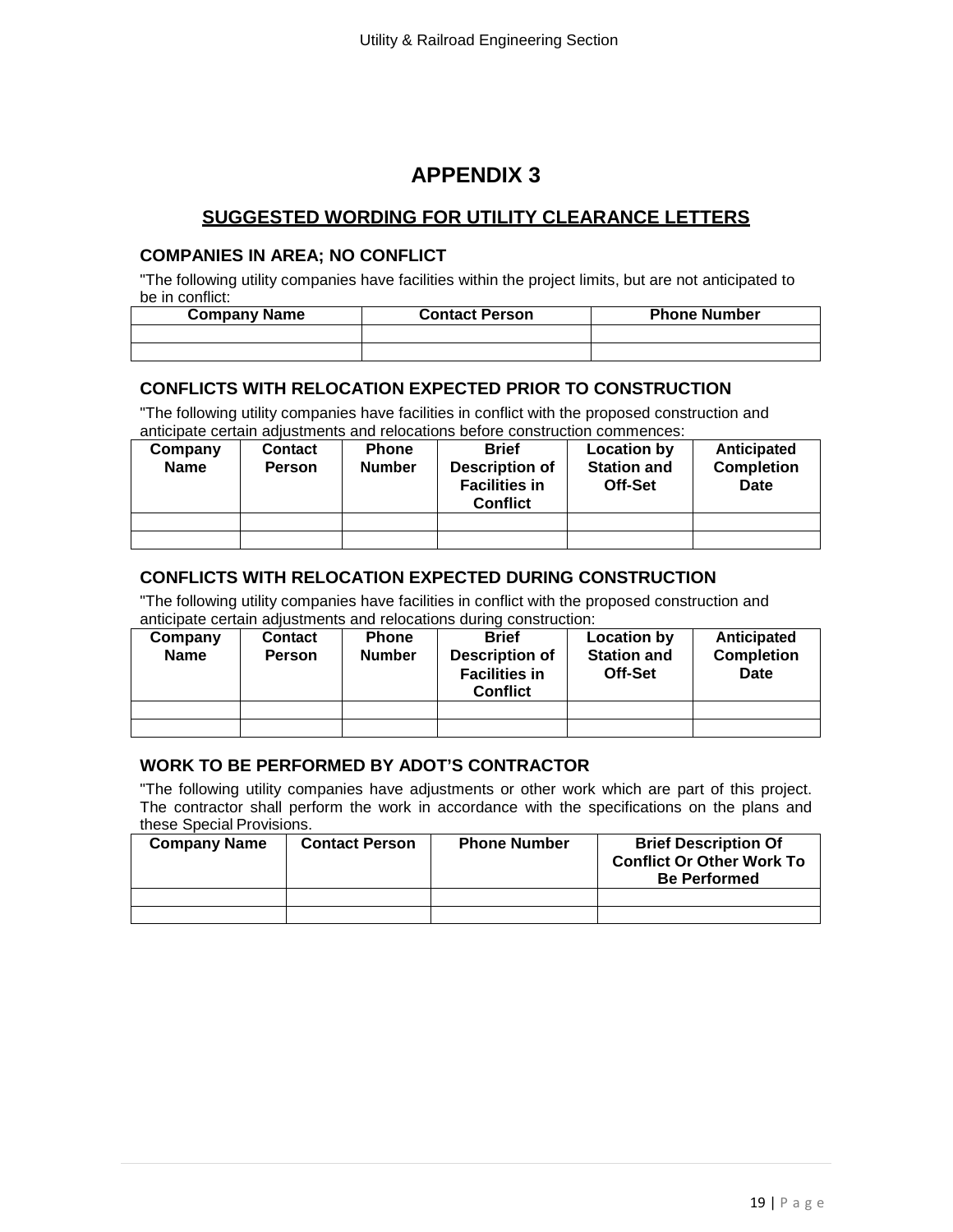## **Sample Letters by URR Utility Coordinators**

## <span id="page-19-1"></span><span id="page-19-0"></span>**(Stage Submittal Transmittal Letter)**

Name Company Address City, State Zip code

Re: TRACS No. Project No. Highway Location

Dear :

Attached for your information and review, is one set of ADOT's percent design stage plans on the above referenced project. After reviewing the plans, you may use this letter as a means to reply. Please check the appropriate response and complete item(4).

| 1) No facilities within the project limits |        |          |  |
|--------------------------------------------|--------|----------|--|
| 2) Have facilities, but no conflict        |        |          |  |
| 3) Have facilities - must relocate         |        |          |  |
| Facilities in place via: Permit            |        | Easement |  |
| 4) Company contact:                        |        |          |  |
| Name:                                      | Phone: | Email:   |  |

If items 2 or 3 are marked, we will need to know where your facilities are located so we can place them on the plans. If your facilities are already shown on the plans, please check their location. If shown incorrectly, please mark the proper location on the attached plans.

Please be aware that the project is to be advertised for bid in Therefore, your expedient response will be appreciated. Please returnto:

(Design Consultant's Address)

.

If you have any questions or require additional information, please contact this office at

Sincerely,

CC: URR Coordinator ADOT Project Manager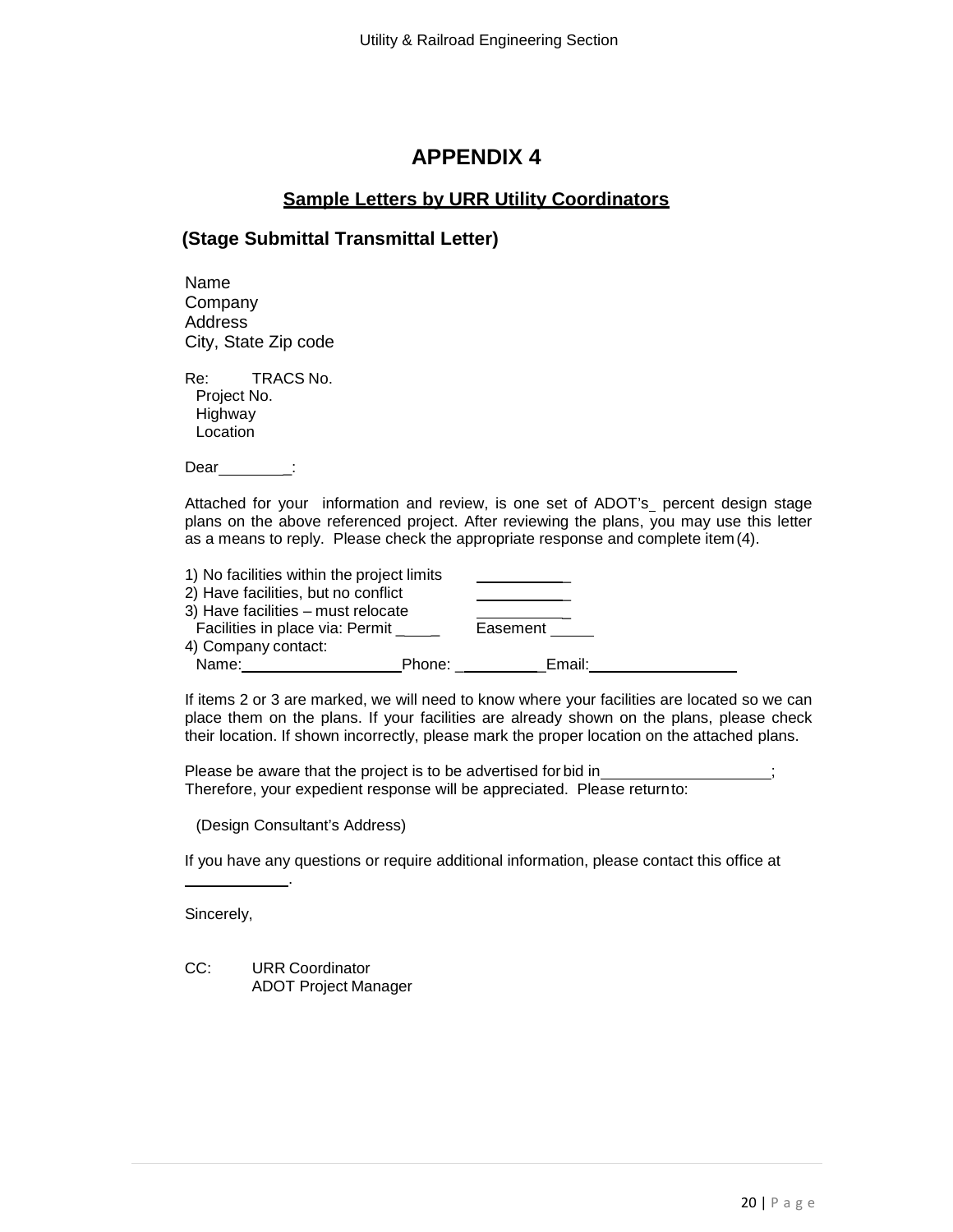## **(Master Utility Clearance Letter Template)**

**<DESIGN CONSULTANT LETTERHEAD>**

<DATE>

- To: <Utility Coordinator Name> Utility and Railroad Engineering Arizona Department of Transportation 205 S 17th Avenue, MD 618E Phoenix, Arizona 85007
- Re: UTILITY CLEARANCE LETTER TRACS No. Project No. LOCATION:

The work proposed for this project involves <Describe the project Scope of Work as stated in the available ADOT documents >.

All utilities within the project limits have been addressed, and we do not anticipate any utility conflicts with construction of the above referenced project.

**In addition to your stored specifications under section 107.15, please include the following in the Project Special Provisions:**

**(107UTIL, 11/01/16)**

## **SECTION 107 LEGAL RELATIONS AND RESPONSIBILITY TO PUBLIC:**

**107.15 Contractor's Responsibility for Utility Property and Services:** ofthe Standard Specifications is modified to add:

The contractor shall be ADOT's underground utility field locator, and perform all requirements as prescribed in A.R.S. 40-360.21 through .29, for all underground facilities that have been installed by the contractor on the current project, until the project is accepted byADOT.

At least two working days prior but no more than 15 working days prior to commencing excavation, the contractor shall contact ARIZONA 811, between the hours of 6:00 a.m. and 5:00 p.m., Monday through Friday, excluding holidays, for information relative to the location of buried utilities. The contractor can call 811 from anywhere in Arizona or can contact ARIZONA 811 at the number below:

| Projects In Maricopa County      | (602) 263-1100 |
|----------------------------------|----------------|
| Projects Outside Maricopa County | (800) 782-5348 |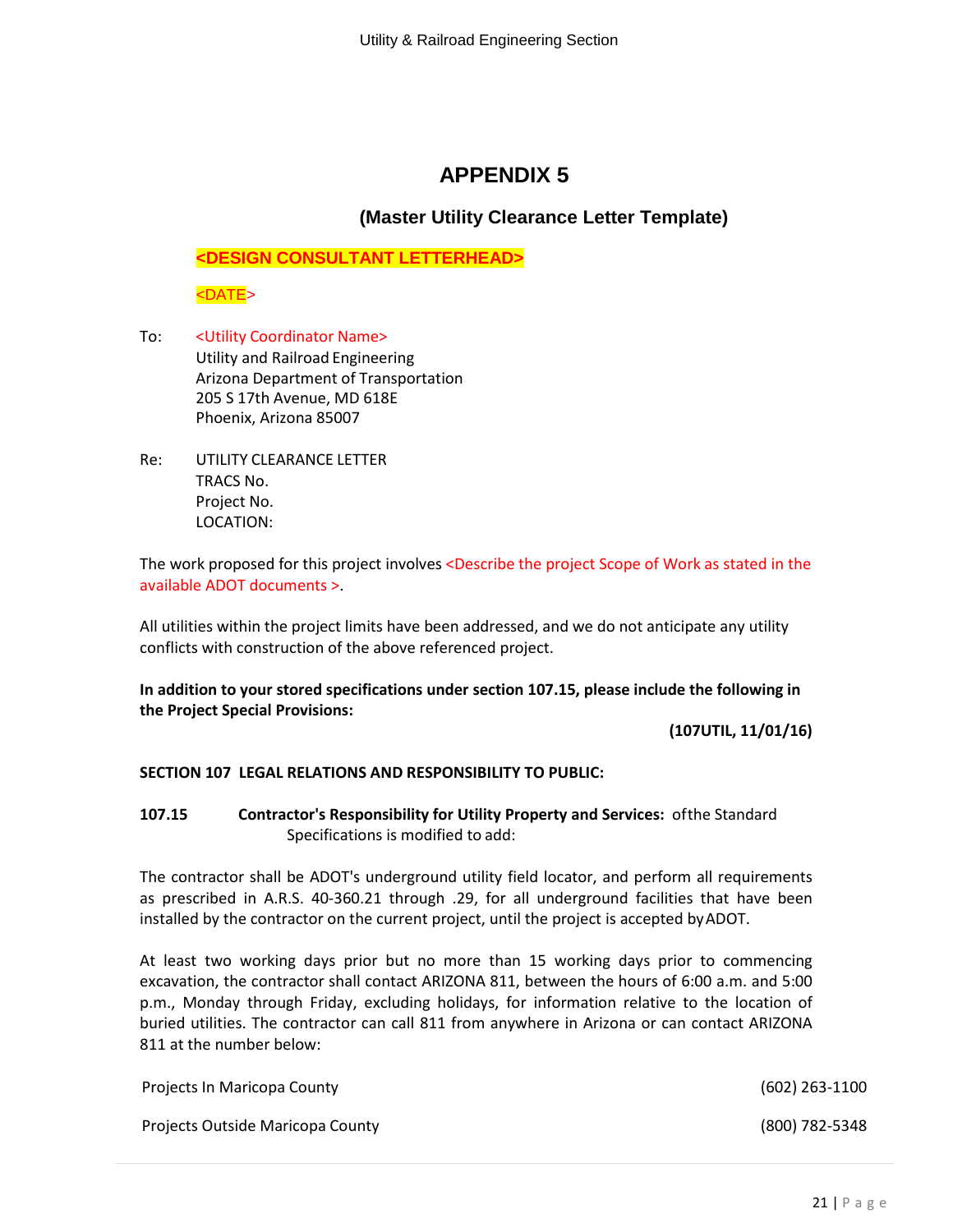Contactors can also create and manage utility locate tickets online by using the Arizona 811 E-Stake tool a[t www.Arizona811.com.](http://www.arizona811.com/)

Copies of existing ADOT permits, subject to availability, may be obtained from the ADOT Area Permit Supervisor as listed below:

| **<br><b>DELETE DISTRICT OFFICES NOT INVOLVED WITH THIS PROJECT</b> |                                         |                          |
|---------------------------------------------------------------------|-----------------------------------------|--------------------------|
|                                                                     | (Ensure all contact info is up-to-date) |                          |
| <b>CENTRAL DISTRICT</b>                                             |                                         |                          |
|                                                                     | (602) 712-7522                          | 2140 W. Hilton Avenue    |
|                                                                     | (602) 712-6954                          | Phoenix, AZ 85009        |
| <b>NORTHWEST DISTRICT</b>                                           |                                         |                          |
|                                                                     | <b>Prescott Area:</b>                   |                          |
|                                                                     | (928) 777-5874                          | 1109 E. Commerce Drive   |
|                                                                     | (928) 777-5861                          | Prescott, AZ 86305       |
|                                                                     | <b>Kingman Area:</b>                    |                          |
|                                                                     | (928) 681-6019                          | 3660 E. Andy Devine Ave. |
|                                                                     | (928) 681-6010                          | Kingman, AZ 86401        |
| <b>NORTHCENTRAL DISTRICT</b>                                        |                                         |                          |
|                                                                     | (928) 779-7520                          | 1801 S. Milton Rd.       |
|                                                                     | (928) 774-1491                          | Flagstaff, AZ 86001      |
| <b>NORTHEAST DISTRICT</b>                                           |                                         |                          |
|                                                                     | (928) 524-5455                          | 2407 E. Navajo Blvd.     |
|                                                                     | (928) 524-5400                          | Holbrook, AZ 86025       |
| <b>SOUTHWEST DISTRICT</b>                                           |                                         |                          |
|                                                                     | (928) 317-2106                          | 2243 E. Gila Ridge Road  |
|                                                                     | (928) 317-2100                          | <b>Yuma, AZ 85365</b>    |
| <b>SOUTHCENTRAL DISTRICT</b>                                        |                                         |                          |
|                                                                     | (520) 388-4237                          | 1221 S. 2nd Avenue       |
|                                                                     | (520) 388-4200                          | Tucson, AZ 85713         |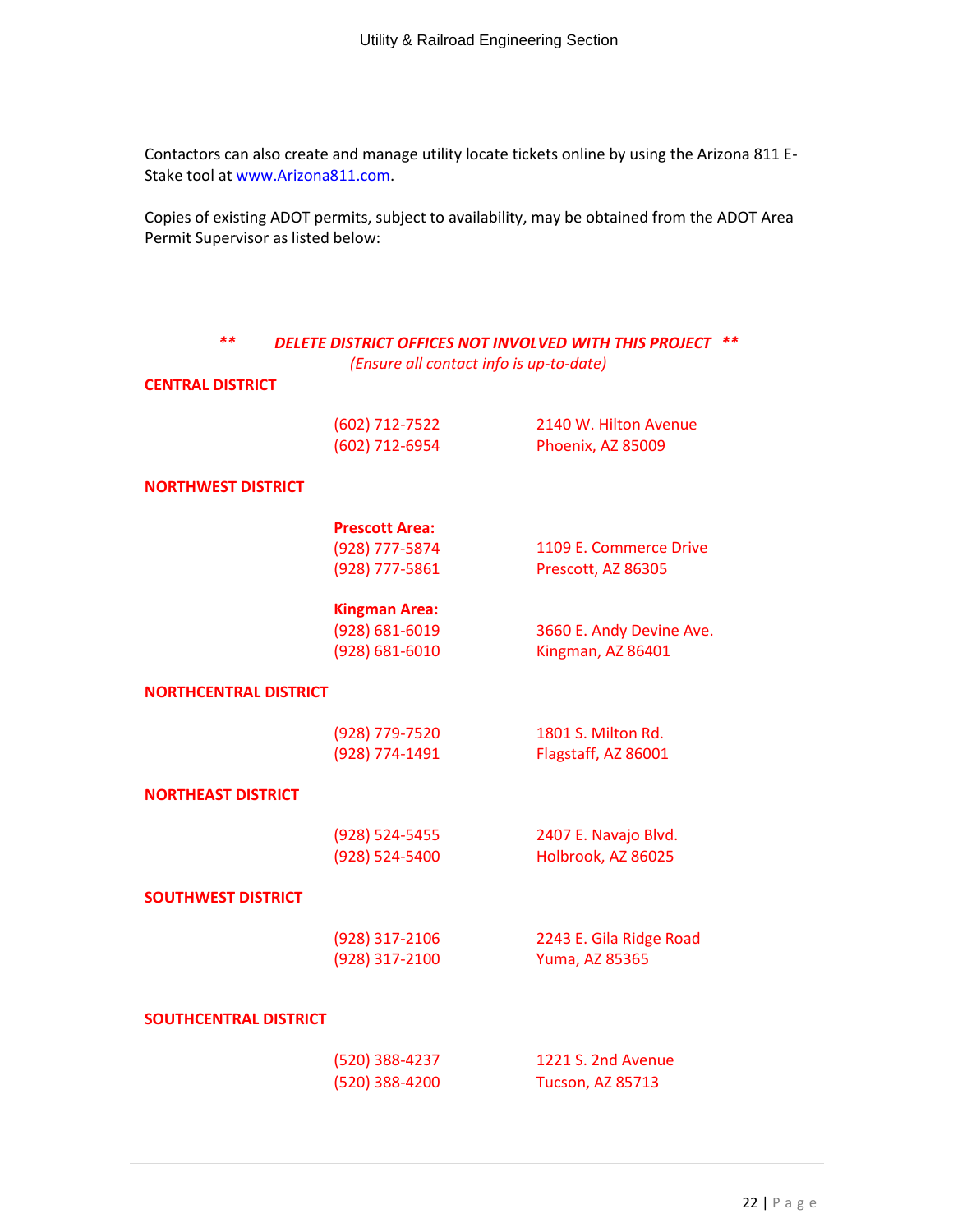#### **SOUTHEAST DISTRICT**

| <b>Safford Area:</b> |                      |
|----------------------|----------------------|
| (928) 432-4916       | 2082 East US Hwy. 70 |
|                      | Safford, AZ 85546    |
| <b>Globe Area:</b>   |                      |
| (928) 402-5600       | Hwy 60, Box 2717     |
| (928) 402-5608       | Globe, AZ 85502      |

**The following agencies and utility companies have facilities in the area but are not anticipated to be in conflict:**

*<List utility owner Name, Contact Person &Phone Number>*

**The following agencies and utility companies have facilities in conflict with the proposed construction, and anticipate relocating before construction commences:**

*<list utility owner Name, Contact Person, Phone Number and give a Brief Description of Facilities in Conflict, Location by Station and Off-Set, Anticipated Completion Date and other pertinent facts and any permit/ license requirements and information>* 

**The following agencies and utility companies have facilities in conflict with the proposed construction, and anticipate relocating during project construction:**

*<list utility owner Name, Contact Person, Phone Number and give a Brief Description of Facilities in Conflict, Location by Station and Off-Set, Anticipated Completion Date and any permit/ license requirements and information>*

**The following agencies and utility companies have facilities in conflict with the proposed construction. The contractor shall relocate the utility as part of this project, and in accordance with the specifications on the plans and these special provisions:**

*<List utility owner Name, Contact Person, Phone Number and give a Brief Description Of Conflict/ Other Work To Be Performed and other pertinent facts and any permit/ license requirements and information>* 

**Service connection statement:** *Use when applicable*

**The following utility company is the service provider to facilities within the project limits. The contractor shall secure service connections as part of project construction, and in accordance with the specifications on the plans and the special provisions as described in 92400XX:** *<list utility service provider Name, Contact Person, Phone Number and brief description of requested services>*

**Railroad Statement:** *Provided by the Railroad Liaison* There is/is no………….

The Contractor is cautioned to use care when operating near these facilities.

It shall be the contractor's responsibility to determine the exact location of the utilities prior to any construction operations and to notify the above mentioned utility companies at least two (2) working days prior to commencing any work on the project.